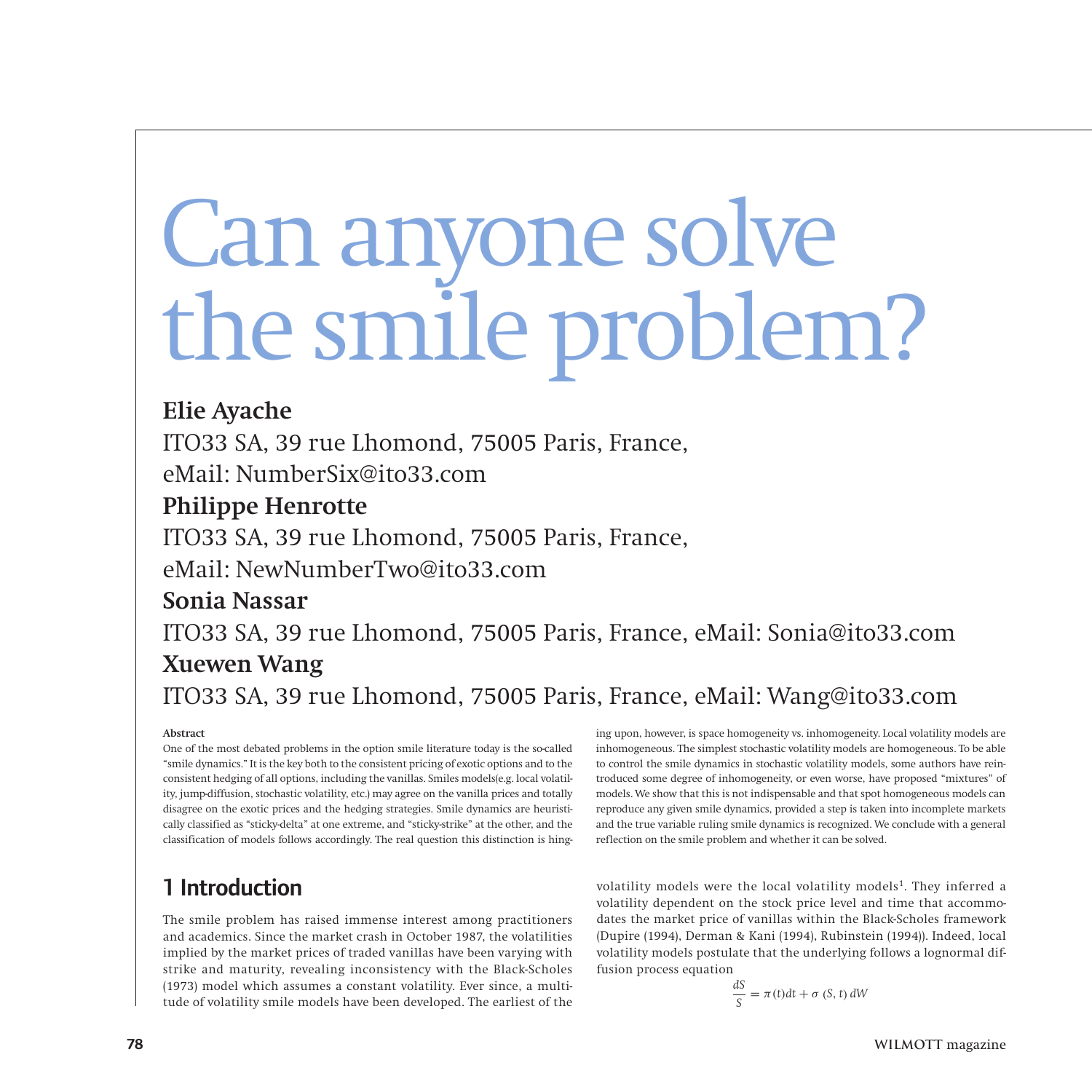yielding the following partial differential equation (PDE) for derivative instruments:

$$
\frac{\partial V}{\partial t} + \frac{1}{2}\sigma^2 (S, t) S^2 \frac{\partial^2 V}{\partial S^2} + r(t) S \frac{\partial V}{\partial S} = r(t) V
$$

They are so to speak an extension of the Black-Scholes lognormal diffusion process with constant volatility to a process where the volatility is dependent on both the share price level and time. Under these assumptions, the unique local volatility surface is backed out through forward induction from the smile of vanilla option prices. Once the local volatility surface is known, it is used to value and hedge any type of option on the same underlying. The implied volatility of an option with a given strike and a given maturity can be seen as an average over all local volatilities that the underlying may have as time evolves until the maturity date. Local volatility models accommodate the smile and are theoretically self-consistent as it is possible to hedge, and as a matter of fact perfectly replicate options in order to price them, as done in the Black-Scholes framework. In other words, they retain the market completeness.

Unfortunately, as shown in Figure 2, the shape of the local volatility surface, inferred from the market vanilla smile represented in Figure 1 may sometimes look very surprising and unintuitive, with no easily explainable trend either along the underlying share price direction or in the time direction. For instance, far in the future, local volatilities are roughly constant, i.e. the model predicts a flattening of the smile, which seems inconsistent with the omnipresence of the skew or smile observed for the last 15 years. Not mentioning the numerical efforts in order to interpolate and extrapolate the sparse empirical smile data, then to smooth the surfaces of interest. This is computationally known as an "illposed inverse problem."



**Figure 1:** Implied volatility surface inferred from vanilla options market prices. Source: S&P 500 index on October 1995 [1]



**Figure 2:** Local volatility surface inferred from vanilla options market prices

# 2 Is the local volatility model really a model?

## **2.1 The sirens of "tweaking"**

When you think about it, the local volatility models just provide numerical methods for finding a volatility surface  $\sigma(S, t)$  that fits the market data of the options, *C(K, T)*, by exploiting the mechanics of the pricing equations or the PDEs. To our mind, they do not really provide a (physical) explanation of the smile phenomenon. Dupire has not discovered a smile model. His great discovery was the forward PDE for pricing vanilla options of different strikes and different maturities in one solve. Tweaking the diffusion coefficient in the Black-Scholes PDE in order to match a given set of vanilla option prices is reminiscent of the method of "epicycles" which was the only way to account for the movement of celestial bodies when the real scientific explanation was lacking. (See Henrotte (2004) in the present issue of Wilmott Magazine for a defence of homogeneous models against the dangers of "tweaking" and Ayache (2001) for an early version of the argument). Local volatility models do not intend to explain the volatility smile problem by introducing new dynamics for the underlying stock. And by "new dynamics" we mean something original, like jumps or stochastic volatility or default. Suggesting that smiles are caused by jumps in the underlying or by stochastic volatility (or both) not only sounds realistic and informative, but may qualify as an explanation. Think how incredible it must sound, in comparison, that volatility should locally rise at a given point in time and space, then drop at some other point, for the sole purpose of matching today's option prices! It really sounds as if somebody was trying to ^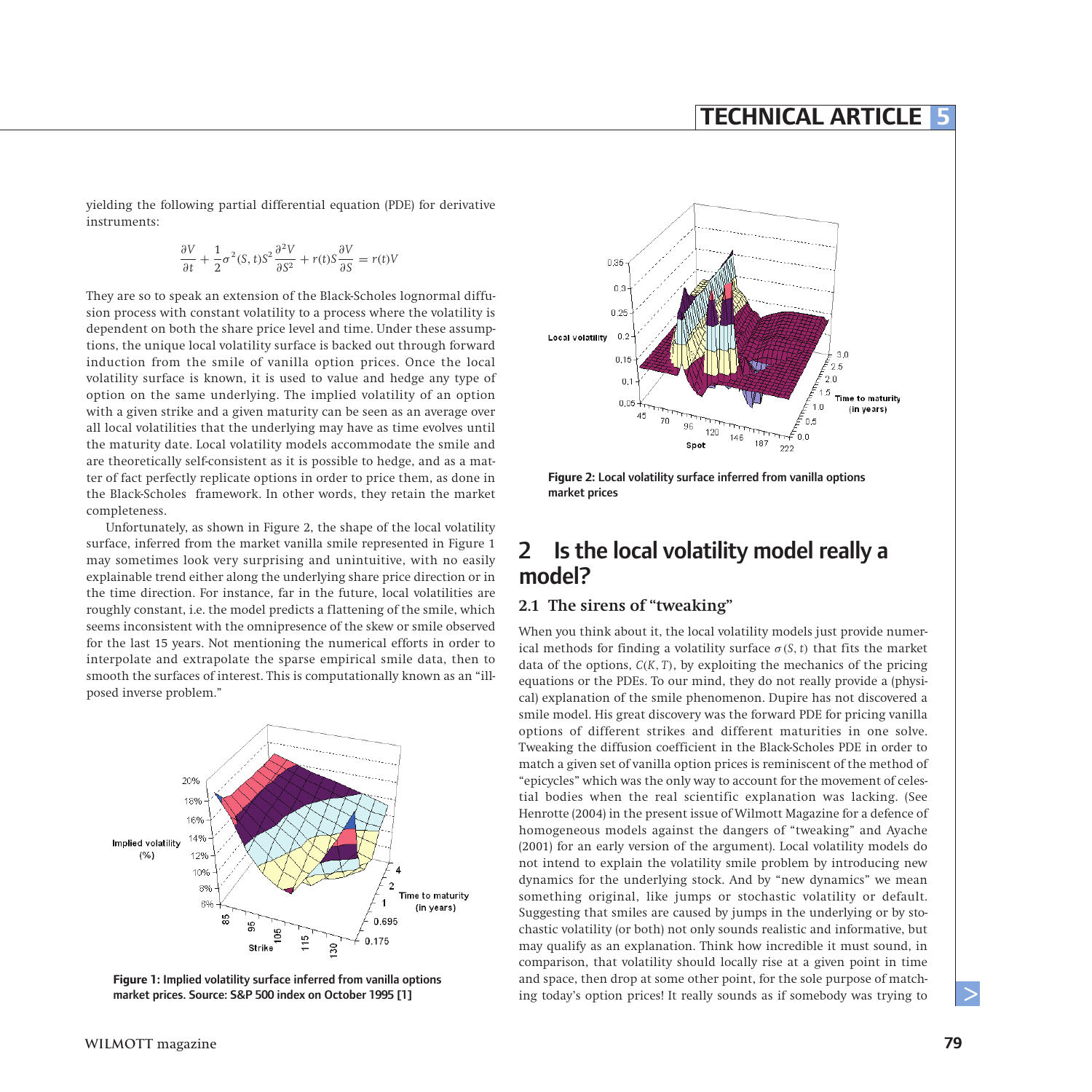force an interpretation in terms of local volatility on a phenomenon which has different and deeper origins. As a matter of fact, Jim Gatheral (2003) has provided what is to our mind the right interpretation of local volatility. He shows that local volatility is but the local expected variance of the underlying in general stochastic volatility models (that is to say, in "realistic" models).

## **2.2 The "natural" local volatility surface**

Another reason why we should be suspicious of the local volatility model and why it falls in a class of its own (which may simply be the class of "not being a model") is that it is non parametric in essence or else arbitrarily parametric. Dupire's derivation essentially shows that any smile surface can be fitted by local volatility provided the model is non parametric, and it basically provides the non parametric formula. On the other hand, methods consisting in parameterizing the local volatility surface a priori (through spline functions or any other convenient representation), and in fitting the smile surface by minimization of a loss function (Coleman, Li, Verma (1999), Jackson, Sueli, Howison (1998)), suffer from the arbitrariness of the representation, particularly the arbitrariness of the behaviour of local volatility at the boundaries of the domain. Proponents of such approaches are always at pains trying to justify their favourite representation of the local volatility surface on grounds of its intuitive appeal or physical realism or what have you. It is not uncommon that they maximize some entropy or some regularity criterion while minimizing their loss function, the underlying idea being that nature somehow favours smoothness and regularity. In a word, they look for the "most natural local volatility function" matching the option prices. One wonders what that means.

## **2.3 Arbitrage-free interpolators**

Jump-diffusion and stochastic volatility models, by contrast, lend themselves naturally to the routine of fitting the option prices by minimization of a loss function, as they are "naturally parameterized" by the coefficients of the process (for instance the intensity of jumps and the parameters of the jump size distribution in the Merton model (1996); the volatility of volatility, its mean reversion, its correlation with the underlying in Heston (1993), etc.). As research on local volatility models was getting more and more entangled in issues purely computational (finding the smoothest arbitrage-free interpolation, maximizing the right regularity criterion, etc. (Andersen, Brotherton-Ratcliffe (1998), Avellaneda, Carelli, Stella (2000), Bodurtha, Jermakyan (1999), Coleman, Li, Verma (1999), Jackson, Sueli, Howison (1998), Kahale (2003), Lagnado, Osher (1997), Li (2001)), and was drifting farther and farther away from the "physics" of the problem, it so happened one day that our computational expert asked our financial theorist what to his mind the "most natural local volatility function" could be, suited for a given smile. Undecided between many attractive numerical alternatives, our man was seeking guidance from the underlying "physics." Not surprisingly,

the financial theorist suggested he looked at local volatility surfaces "such as might have been produced by models of jumps in the underlying, or stochastic volatility, etc." In other words, the suggestion was that the best solution to the *numerical problem* of inferring the smoothest, most regular, and arbitrage-free local volatility surface was to pretend that the option prices were generated by a jump-diffusion, stochastic volatility model! If you are so keen on local volatility, then indeed jumpdiffusion/stochastic volatility models can be sold to you as "financially meaningful, arbitrage-free, super-interpolators." This is just the rehearsal of Gatheral's point. Only the question now becomes: If you go this far, why bother with local volatility any longer? For market completeness perhaps?

# **2.4 "Local" everything?**

More to the point: Why hasn't anybody ever tried to fit a *non parametric*jumpdiffusion or stochastic volatility model to option data? Why is everybody busy searching for constant (or perhaps only time-dependent) parameters in Heston, Merton, SABR (Hagan, Kumar, Lesniewski, Woodward (2002)), and nobody has proposed that both the diffusion coefficient and the jump coefficients, or both the volatility of volatility and the correlation coefficient, may become non parametric functions of time and space? One possible answer is that the model would very rapidly become computationally infeasible. With the implication that the reason why non parametric inference is actually done in the pure diffusion model and in no other model (or, in other words, the reason why local volatility models simply exist) is that it *can* be done. Hardly a proud conclusion. It means that local volatility models are just a temporary diversion outside the tracks of true progress. Another possible answer is that the continuum of vanilla call prices *C(K, T)* will no longer be sufficient for calibration purposes when more than one parameter of the pricing equation are made a function of time and space. One would require an additional continuum of market prices, not redundant with the vanillas. Why not add, for instance, the continuum of prices of American one-touches *OT(B, T)* of different barrier levels and maturity dates? As it happens, this might ensure agreement with the market prices of barrier options, an urgent problem for all exotic options trading desks.

We will have a lot more to say later about additional market information that we may require in the calibration phase. Enough to observe for the moment that the literature is not treating the showdown between local volatility and the other smile models properly. Like we said, local volatility is not a model, it is the tweaking of Black-Scholes. And the tweaking could equally be applied to Heston, or Merton, or any alternative smile model, if only we had the computational guts to do so. It seems the literature is standing at a methodological crossroads between the tough computational decision to involve additional instruments in the calibration—no matter the specific model or its parametric/non parametric status—and the temptation to develop specific models just for their own sake and the sake of an original name, then to go check whether they predict the right exotic option prices, or the right smile dynamics. At any rate, it is unfortunate that external issues, such as tractability,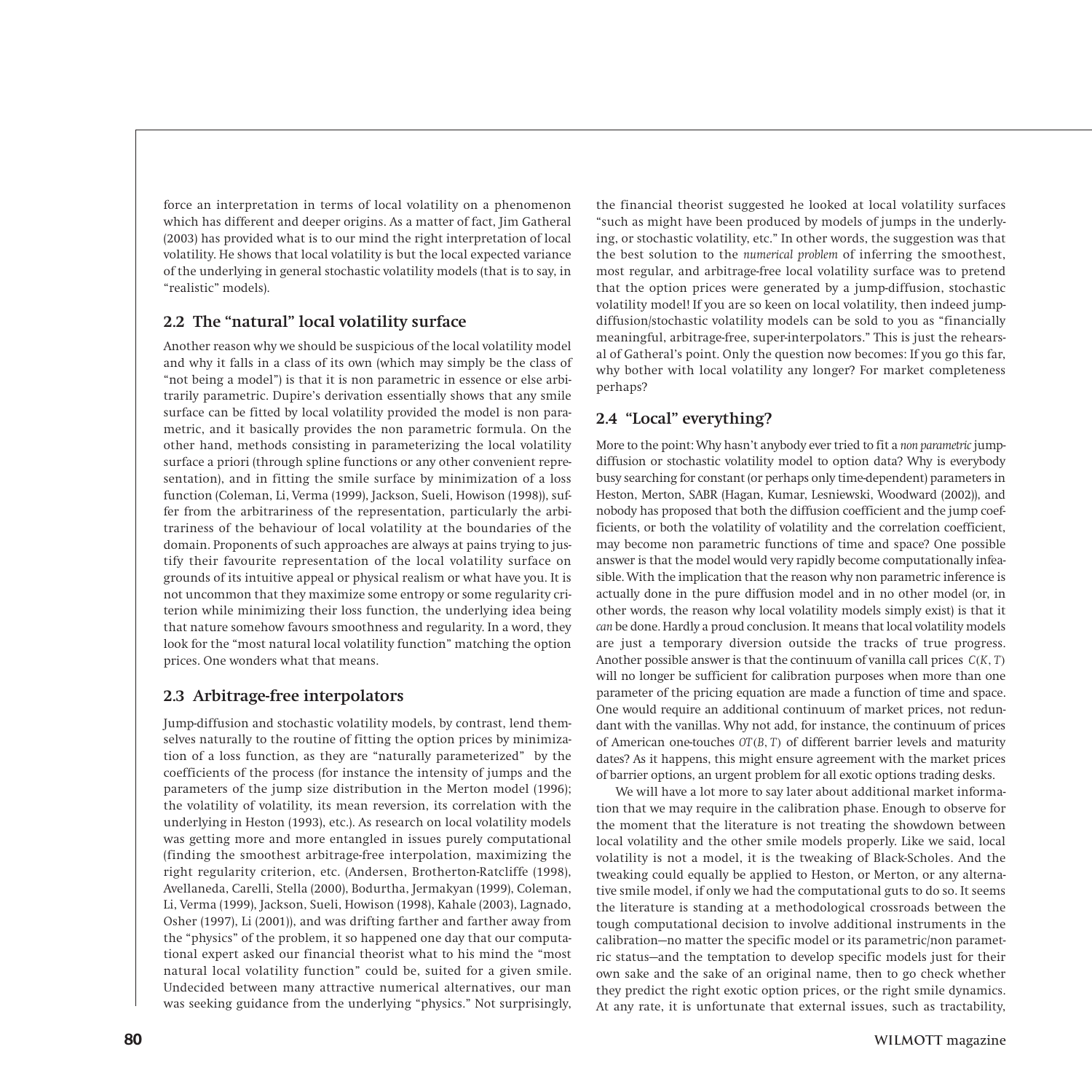solvability, elegance of formulation, etc., should be the ultimate guides of scientific research. **We motivate our paper by situating it precisely at this crossroads**.

As a matter of fact, an attempt could be made at the calibration of a jump-diffusion model with local diffusion component and local jump intensity. Indeed, a natural extension of the Black-Scholes diffusion model in the equity world is to include the risk of default in the pricing problem of equity derivatives subject to credit risk, like convertible bonds. This introduces the hazard rate function  $\lambda(S, t)$  in the usual partial differential equation:

$$
\frac{\partial V}{\partial t} + \frac{1}{2}\sigma^2(S, t)S^2 \frac{\partial^2 V}{\partial S^2} + (r(t) + \lambda(S, t)) S \frac{\partial V}{\partial S} = r(t)V + \lambda(S, t)X
$$

where *X* is the loss given default, and means we would have to calibrate the hazard rate function, on top of the volatility function, to available market data. The obvious candidates are the continuum of vanilla option prices *C(K, T)* and the continuum of credit default swap spreads as a function of present stock price and maturity *CDS(S, T)*. See Andersen, Buffum (2002) for an example of such joint calibration. Note, however, that Andersen's procedure is parametric in that he proposes simple parametric representations of  $σ(S, t)$  and  $λ(S, t)$ . But nothing stops us, in theory, from extending the forward induction argument of Dupire, or the Fokker-Planck equation approach of Klopfer and Tavella (2001), to the case where the probability density diffuses under the Brownian component as usual and "leaks" into the state of default through the Poisson intensity of the default jump process, and from inferring  $\sigma(S, t)$  and *λ(S, t)* non parametrically.

#### **2.5 The mirage of the vanillas**

The conclusion we draw from our first bash at local volatility models is twofold. First, local volatility is not a model. It is the "corruption" of a model<sup>2</sup> and the corruption, for that matter, can spread over to all the other models. At best, local volatility can be seen as a shorthand or an interpretation: it is the local expected variance of some deeper and more realistic dynamics. (Think of Ehrenfest's theorem which interprets the classical mechanical variables as expectations of the "true" quantum mechanical observables). Second, when thinking about the other models (jump-diffusion, stochastic volatility, etc.), one should keep in mind that they can be made "local" too. For once one recognizes that vanilla option prices will not be sufficient for calibration in that case, one realizes that there is nothing special about the vanillas anyway. The only reason why authors of jump-diffusion, stochastic volatility, or universal volatility models insist on fitting them to the vanillas is that they followed in the steps of the local volatility approach and vanillas were the obvious calibration candidates there.

We also fear the real reason might be that vanillas alone admit of analytical solutions in the models they propose, or even worse, that they have precisely grabbed the models which offered analytical solutions for the vanillas to begin with. We would love to see some of these authors

calibrate their jump-diffusion, stochastic and universal volatility models, to a handful of options of *significantly different payoff structures*: vanillas, barriers, cliquets, credit default swaps, etc. As a matter of fact, vanilla options can be the poorest candidate for encapsulating the information about the stochastic process, when processes more general than a diffusion are considered. That our problem is called the "smile problem" is no reason why the calibration of the model, or even its whole intention, should revolve around the vanillas. And that vanilla option trading is the ancestor of exotic option trading, or that traders are accustomed to envision alternative stochastic processes in terms of the vanilla smiles they generate, is an even worse excuse. But again, SABR would not be SABR if it did not allow the expansion of the Black-Scholes implied volatility (in other words the vanilla smile) in terms of the parameters of the process, and Heston would not be Heston, or Hull and White (1988) Hull and White, if *...*

# 3 Formulation of the smile problem

## **3.1 The real smile problem**

Not only can we argue, *on a priori grounds or from a purely methodological point of view*, that the local volatility model is not a model, but it also demonstrably fails *as a model* of option smiles. Indeed the real smile problem is not how to fit the vanillas or how to price them! Straightforward spline interpolation does that very nicely. The real smile problem is the pricing of exotic options and more generally the hedging of all kinds of options, including the vanillas, under dynamic assumptions at variance with the Black-Scholes model. As noted by almost everybody, the local volatility model fails miserably on both counts. Both the barrier option price structure and the dynamic behaviour of the smile predicted by a vanilla-calibrated local volatility model diverge from empirical observation (Lipton, McGhee (2002), Hagan, Kumar. Lesniewski, Woodward (2002)). "The failure of the local volatility model, writes Hagan, means that we cannot use a Markovian model based on a single Brownian motion to manage our smile risk." We need to assume an independent process for volatility. This opens the door to stochastic volatility models, and more generally, to all kinds of alternative dynamics that have been proposed over time as a replacement of Black-Scholes.

Perhaps the most important aspect of the smile problem today is to find a way of discriminating between all the alternative proposals to solve it. This is the symptom of a science in crisis, not just the symptom of a problem. Definitely the accurate pricing of exotics and the soundness of the hedging strategy are good selection criteria. To put it in Lipton's words (2002):

"We describe a series of increasingly complex models that can be used to price and hedge vanilla options consistently with the market. **We emphasize that, although all these models can be successfully calibrated to the market, they produce very different hedging strategies.** [*...*] A number of models have been proposed in the literature: the local volatility models of Dupire (1994), Derman & Kani (1994) and Rubinstein (1994); a jump-diffusion model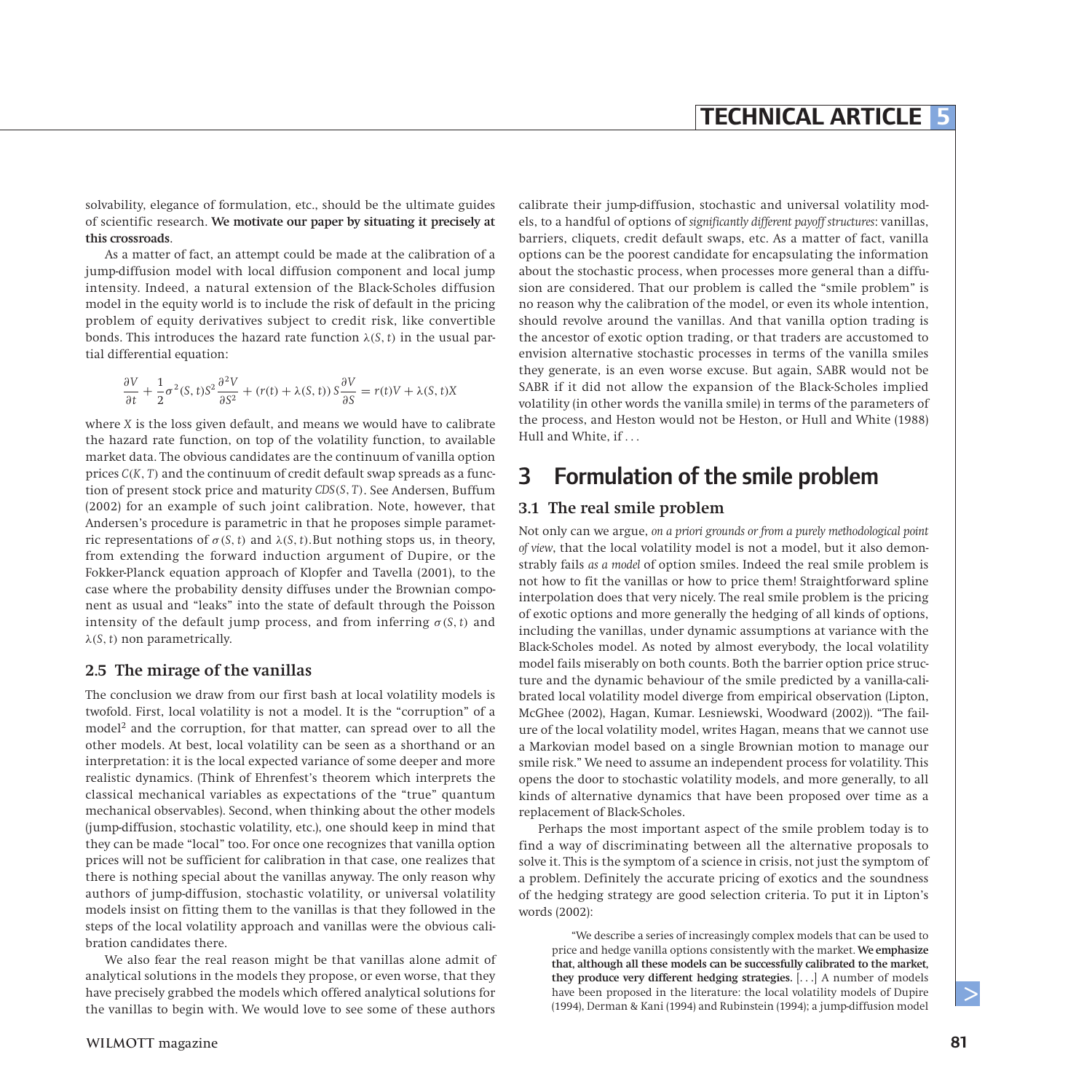of Merton (1976); stochastic volatility models of Hull and White (1988), Heston (1993) and others; mixed stochastic jump-diffusion models of Bates (1996) and others; universal volatility models of Dupire (1996), JP Morgan (1999), Lipton & McGhee (2001), Britten-Jones & Neuberger (2000), Blacher (2001) and others; regime switching models, etc. [*...*] Too often, these models are chosen ad hoc, for instance, on the grounds of their tractability and solvability. **However, the right criterion, as advocated by a number of practitioners and academics, is to choose a model that produces hedging strategies for both vanilla and exotic options resulting in profit and loss distributions that are sharply peaked at zero."**

This is the most cogent formulation of the smile problem we know of.

#### **3.2 Indeterminateness of the conditionals**

We shall quickly review the smile models which are most representative of today's smile literature, but let us first investigate the reason why smile models of different stochastic structure may not agree on exotic option pricing or the option hedging strategies (a.k.a. "smile dynamics") even when calibrated to the same vanilla smile. The picture becomes clear when we have a look at the way the calibration is carried out. Denoting  $A^{i,j}_{i_0,j_0}$  the price at state  $i_0$  and time  $j_0$  of a security paying off \$1 at state *i* and future time *j* (a.k.a. Arrow-Debreu security), it can be related to the vanilla call option prices in the following way:

$$
A_{i_0,j_0}^{i,j} = \frac{C(K_{i+1}, T_j) - 2C(K_i, T_j) + C(K_{i-1}, T_j)}{\Delta K^2}
$$
\n(1)

In continuous time and space this is expressed by

$$
p(S, t; K, T)e^{-\int_{t}^{T} r(s)ds} = \frac{\partial^{2} C(S, t; K, T)}{\partial K^{2}}
$$

where  $p(S, t; K, T)$  is the transition probability density from initial state and time *(S, t)* to *(K, T)*. Introducing the vector notation:

$$
A_{i_0,j_0}^j = \begin{bmatrix} A_{i_0,j_0}^{1,j} \\ A_{i_0,j_0}^{2,j} \\ \vdots \\ A_{i_0,j_0}^{N,j} \end{bmatrix}
$$

(2)

and the matrix notation:

$$
A_{j}^{j+1} = \begin{bmatrix} A_{1,j+1}^{1,j+1} & A_{1,j}^{2,j+1} & \cdots & A_{1,j}^{N,j+1} \\ A_{2,j}^{1,j+1} & A_{2,j}^{2,j+1} & A_{2,j}^{N,j+1} \\ \vdots & \vdots & \ddots & \vdots \\ A_{N,j}^{1,j+1} & A_{N,j}^{2,j+1} & \cdots & A_{N,j}^{N,j+1} \end{bmatrix}
$$
(3)

Up to a discounting factor, this is the matrix of conditional transition probabilities from states at date *j* to states at date  $j + 1$ . (Crucially, the assumption here is that states of the world are just states of the underlying).

The conditional probability rule yields the following equation:

$$
\left(A_{i_0,j_0}^{j+1}\right)^T = \left(A_{i_0,j_0}^j\right)^T A_j^{j+1}
$$
\n(4)

Without any further information about the structure of the stochastic process, this is the only constraint that the prices of vanilla options today impose on the matrix of conditional probabilities. Infinitely many matrices solve that equation of course. In a continuous diffusion framework this forward equation becomes

$$
\frac{\partial p}{\partial T} + \frac{\partial (rKp)}{\partial K} - \frac{1}{2} \frac{\partial^2 (\sigma^2 K^2 p)}{\partial K^2} = 0
$$
 (5)

and shows why the knowledge of the prices of Arrow-Debreu securities maps the diffusion process  $\sigma$  (*K*, *T*) completely.

#### **3.3 Smile dynamics and model-dependence**

To repeat, the only information contained in the set of vanilla option prices *C(K, T)* of different strikes and different maturities, independently of any model, is the map of transition probabilities from present day and present spot to whatever future time and future spot we are looking at. This says nothing about the conditional transition probabilities from a future date to a farther future date. Additional information is needed to help determine those conditionals. In theory, we would need the knowledge of all "forward smiles," in other words, the future prices of all vanilla options as seen from all possible states of the world, *not mentioning that the underlying stock price may not be the only state variable* (in stochastic volatility models, typically).

Choosing a particular model for the underlying dynamics definitely adds some structure. It is a form of parametrization of this totally non parametric picture. The only "structure" that the local volatility model adds consists in removing the need for market information beyond the vanilla option prices in the fully non parametric case. The "matrix" of conditionals is fully determined in that case, and there is no spatial state variable other than the underlying. Alternative models such as jump-diffusion, or stochastic volatility, or universal volatility models, also dramatically reduce the degrees of freedom in the choice of the conditionals, particularly so when the coefficients of the given process are constant, or time-dependent, or assume some parametric form. Now think how different the structure of conditionals that they imply can be, compared to the pure diffusion case (e.g. the possibility of jumping and hitting a barrier in between future dates, the addition of another state variable indexing the forward smiles, etc.), yet their authors calibrate them to the vanillas just the same! In a sense, the local volatility model is more honest than the other models with regard to the conditionals. You just know there is nothing you can do. In the other models, by contrast, you calibrate a bunch of *constant parameters* in what seems to be a legitimate calibration move—typically you calibrate them to the vanillas—and this sets for you all the conditional structure. Hardly can a result be more model-dependent!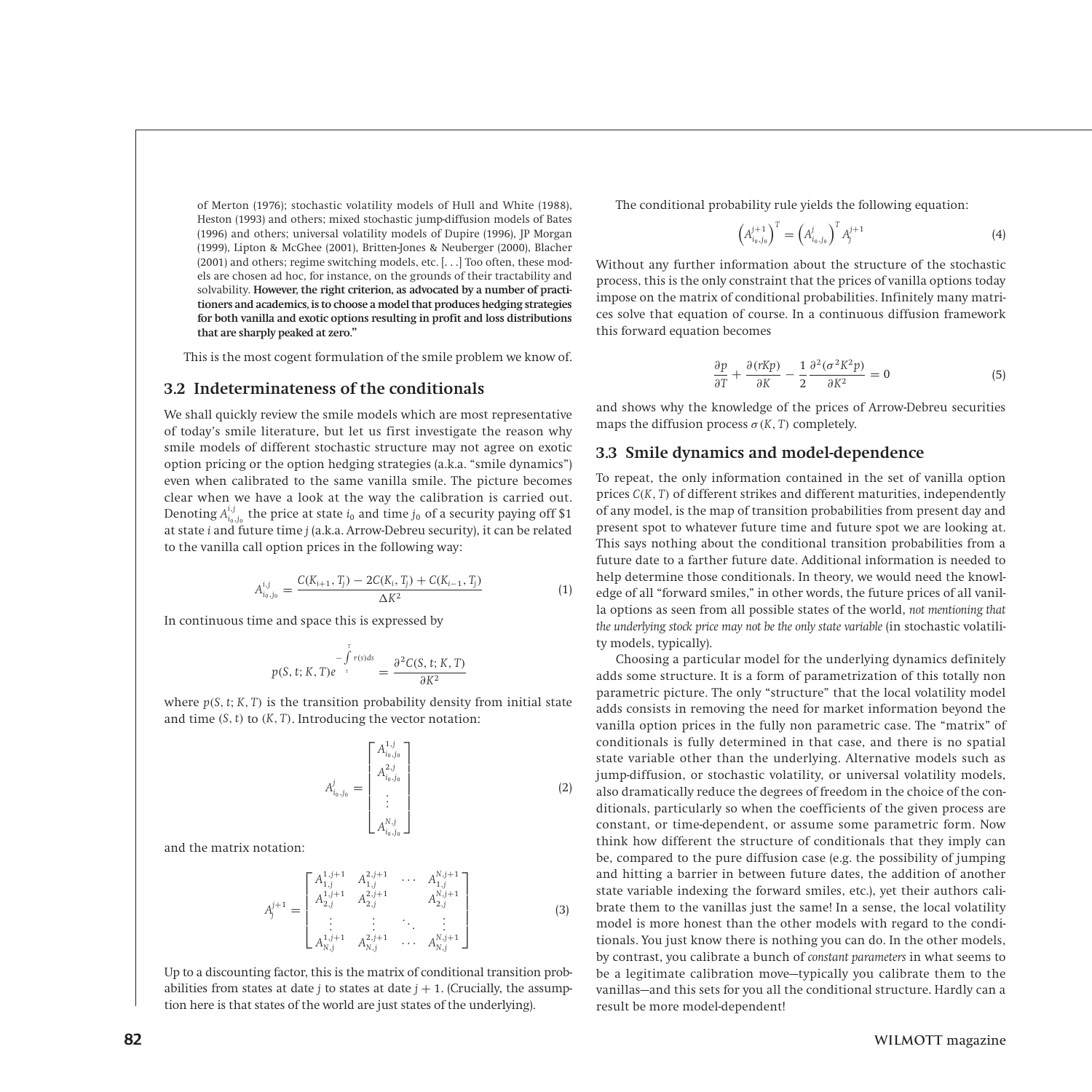#### **3.4 Our preferred model**

The reason why the local volatility model, the jump-diffusion models, the stochastic volatility models, or more generally the "universal volatility models," may agree or not agree among each other or with the market on the prices of barrier options or forward starting options, is that each model imposes a specific smile dynamics, or structure of conditionals. We claim that this smile dynamics should not be imposed by the model, but inferred from the market. However, we have to pick a certain framework.

Calibration, pricing and dynamic hedging cannot be totally modelindependent, even though model-independence should always act as a "regulative ideal" in our research program. **We shall pick the framework with the features that everybody knows today are essential for explaining the smiles.** We know we need jumps (if only to account for shorter dated smiles and default risk) and we know we need stochastic volatility (to account for longer dated smiles and to acknowledge the very r*aison d'être* of option markets and market-makers). Our discussion of local volatility and Henrotte's powerful statement<sup>3</sup> should steer us away from inhomogeneous models. **The coefficients of our stochastic process shall be constant**. However, we have learnt from the unhappy story of the conditionals that market option data, other than the vanillas, must be included in the calibration procedure. Under no circumstance shall we be prevented from doing so by what Henrotte describes, in other people's cases, as "a very somber agenda": the need to produce closed form or quasi closed form pricing solutions. **Our pricing equations shall be solved by numerical algorithms**. For all these reasons, chiefly the fact that model names have traditionally been associated with the discovery of analytical solutions, our model shall bear no particular name. **We shall call it "Nobody's model."**

#### **3.5 Including exotics in the calibration**

On the calibration side, we have noted that the value of barrier options is sensitive to the flux of probability across the barrier (jumps, and volatility dynamics up to the barrier). The value of forward starting options, on the other hand, is directly linked to the conditional transition probabilities, or forward smiles. In other words, both depend on what extra structure the matrix of conditional transition probabilities may have, on top of the constraint given by the spot vanilla smile. This designates simple barrier options like the one-touch or American digital, and the forward starting options as the natural candidates for extending our calibration set and helping determine the smile dynamics<sup>4</sup>. Traders accustomed to Derman's (1999) classification of smile dynamics in terms of "stickystrike" or "sticky-delta volatility regimes" know that the delta of the vanillas is very much dependent on the type of volatility regime the market is in. Derman's study produces evidence that both kinds of regimes have obtained over time within a single market. Depending on the regime you think the market is in, you make the following adjustment to your Black-Scholes hedge.

When  $\sigma_{imp}$  (S, t, K, T) is the implied volatility for a European style option we have :

$$
C(S, t, K, T) = C_{BS} (S, t, K, T, \sigma_{imp} (S, t, K, T))
$$
 (6)

The delta-hedge becomes a combination of Black-Scholes delta and a correction term due to the regime of movement of the smile with a moving underlying:

$$
\Delta = \frac{\partial C}{\partial S} = \frac{\partial C_{BS}}{\partial S} + \frac{\partial C_{BS}}{\partial \sigma_{imp}} \cdot \frac{\partial \sigma_{imp}}{\partial S}
$$
(7)

We claim that nobody should be in a position to decide which particular smile dynamics will prevail. It is really like guessing a price (as Marco Avellaneda once rightly observed in a financial workshop at NYU). Only the market can provide such information. We are saying that *your wrong guess about the smile dynamics can generate an immediate arbitrage opportunity against you, if somebody picks the right security to trade against you*. As a matter of fact, all FX option traders are aware of the existence of such a security! It is the barrier option, the simplest instance of which is the one-touch.

Different projected evolutions of the vanilla smile lead to different spot prices of barrier options in the FX traders' minds, because they think of the future cost of unwinding the vanilla static hedge that they have set up against the barrier option. This insight can be further refined and made rigorous in a fully dynamic hedging picture. (Indeed the vanilla static hedge that those FX exotic option traders have in mind is not always consistent with the smile dynamics they project. For instance they immunize the vega, the vanna and the volga of the barrier option with a static combination of vanillas, yet they derive their hedging ratios from the Black-Scholes model wich assumes constant volatility5).

The price structure of the one-touches contains implicit information about the smile dynamics, therefore about the delta you should be using to hedge the vanilla options! So does the price structure of the forward starting options. This is why the one-touches and the forward starting options must be included in the calibration.

**In conclusion, the exotic option pricing problem and the problem of smile dynamics are intimately linked, and the pricing/hedging model cannot dispense with including exotic options in the calibration.**

# 4 A quick review of representative smile models

## **4.1 Stochastic volatility**

In stochastic volatility models (Heston (1993), Hull & White (1998)), volatility is itself stochastic and follows some mean reverting process with its own volatility and correlation with the underlying share. The stochastic volatility models can be seen as modelling the option price as an average of the Black-Scholes prices with respect to volatility. This model is essential for the pricing of longer-dated options which are most sensitive to volatility changes. It avoids the scale effect observed in long-term local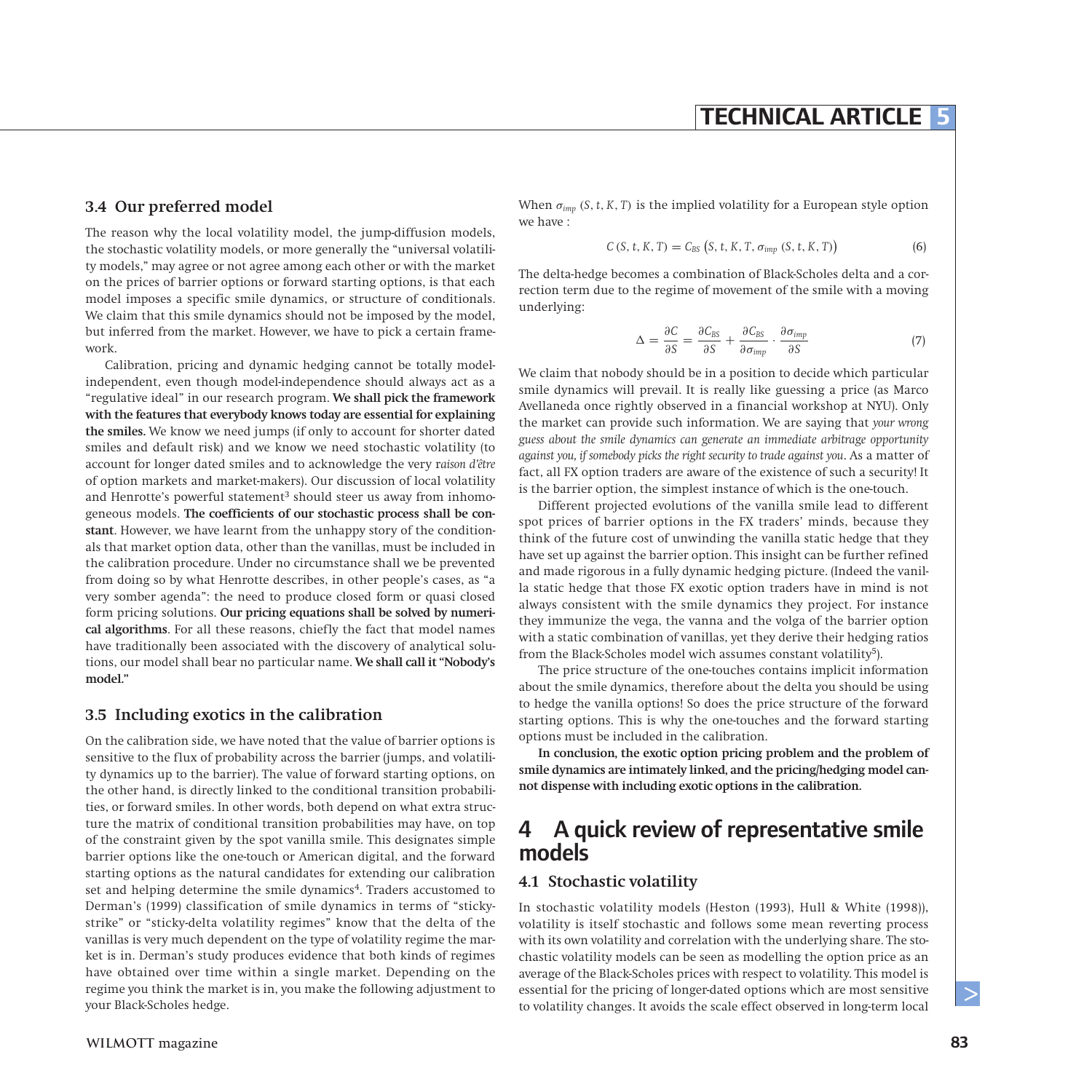volatilities. Least square fit is used to search for model parameters to match observed market prices.

**The problem with stochastic volatility models is that the derivative instrument is exposed to volatility risk on top of market risk, and the underlying cannot hedge both Brownian motions.**

The Heston model is, for instance, given by the following risk-neutral process:

$$
\frac{dS}{S} = rdt + \sqrt{v}dW
$$

$$
dv = \kappa (\theta - v) dt + \varepsilon \sqrt{v}dZ
$$

where the volatility process and the underlying process are correlated through a correlation coefficient *ρ*. And the pricing equation is given by:

$$
\frac{\partial V}{\partial t} + \frac{1}{2} \nu \left( S^2 \frac{\partial^2 V}{\partial S^2} + 2 \rho \varepsilon S \frac{\partial^2 V}{\partial S \partial \nu} + \varepsilon^2 \frac{\partial^2 V}{\partial \nu^2} \right) + r S \frac{\partial V}{\partial S} + \kappa (\theta - \nu) \frac{\partial V}{\partial \nu} = r V
$$

The calibration of the model consists in finding parameters of the volatility process: *κ* (mean reversion),  $θ$  (long term volatility),  $ε$  (volatility of volatility),  $\rho$  (correlation between the volatility process and the underlying process) as well as initial volatility state  $v_0$ , such that option market data is fitted.

## **4.2 Jump-diffusion**

Jump-diffusion models (Merton (1996)) add jumps and crashes to the standard diffusion process of the underlying. They intend to reproduce the underlying dynamics more realistically and to capture the strong smile exhibited by short-dated options. The underlying share price follows a risk-neutral process governed by the following equation:

$$
\frac{dS}{S} = (r - \lambda m) dt + \sigma dW + (e_j - 1) dN
$$

where *N* is a Poisson process with frequency *λ*, *W* is a wiener process independent of *N*, *j* is a random logarithmic jump size with pdf  $\phi$  (*j*) and *m* is the expected value of  $e_i - 1$ .

**The problem again is that the Black-Scholes continuous hedging argument breaks down in the presence of jumps.**

Some other models lay jumps on top of stochastic volatility models (Bates (1996)).

#### **4.3 Universal volatility**

#### **4.3.1 Blacher**

The universal volatility model of Blacher is described by the following risk-neutral process:

$$
\frac{dS}{S} = rdt + \sigma \left( 1 + \alpha (S - S_0) + \beta (S - S_0)^2 \right) dW
$$

$$
d\sigma = \kappa (\theta - \sigma) dt + \varepsilon \sigma dZ
$$

The volatility  $\sigma$  follows a mean reverting process to level  $\theta$ , correlated with the underlying process via *ρ*.

It is worthy of note that Blacher motivates his universal volatility model for reasons almost opposite Hagan, et al (2002). Like Hagan, he speaks for stochastic volatility models. However, he notes that although the "smile is stochastic, simple stochastic volatility models [such as Heston's] do not predict a systematic move of the relative smile when the spot changes." "Not what we observe in the market," he says. "This means hedging discrepancies, starting with a wrong delta." In other words, Blacher is noting that space homogeneous models like Heston's follow the sticky-delta rule. The "relative smile" they imply, i.e. the smile with respect to moneyness or delta of the option, is unchanged when the underlying spot changes. Yet Blacher wishes that the vanilla smile may not always move coincidentally with the underlying. He claims control over the smile dynamics. In order to achieve this, he has no choice but to re-introduce inhomogeneity in the spot homogeneous stochastic model.

He writes: " $\alpha$ , the slope of the deterministic part, creates skew and governs the change of ATM implied vol with respect to change of underlying. *β*, the curvature of the deterministic part, creates smile curvature and governs the change of the slope of the smile curve with respect to change of underlying."

Note that SABR also breaks the homogeneity of degree 1 by allowing values for *β* different from 1, in the risk-neutral process:

$$
dF = \alpha F^{\beta} dW_1
$$

$$
d\alpha = v\alpha dW_2
$$

*F* is the forward price,  $\alpha$  its volatility,  $\nu$  the volatility of volatility, and  $dW_1$ and  $dW_2$  are Wiener processes correlated through:

$$
\langle dW_1, dW_2 \rangle = \rho \cdot dt
$$

## **4.3.2 Lipton**

Lipton (2002), on the other hand, argues for his universal volatility model on grounds of its adequacy for pricing barrier options. He writes:

> "A properly calibrated universal model matches the market [of barrier options] much closer than either local or stochastic volatility models, which tend to sandwich the market. [*...*] While both local and stochastic volatility models produce price corrections [for barrier options] in qualitative agreement with the market, only a universal volatility model is capable of matching the market properly. In our experience, this conclusion is valid for almost all path-dependent options."

By "properly calibrated universal model" Lipton means "calibrated to the vanillas." On the specific topic of calibration he otherwise notes: "Because of its complexity, the universal volatility model can be solved explicitly only in exceptional cases (which are of limited practical interest). [*...*] The model calibration, of course, is a different matter."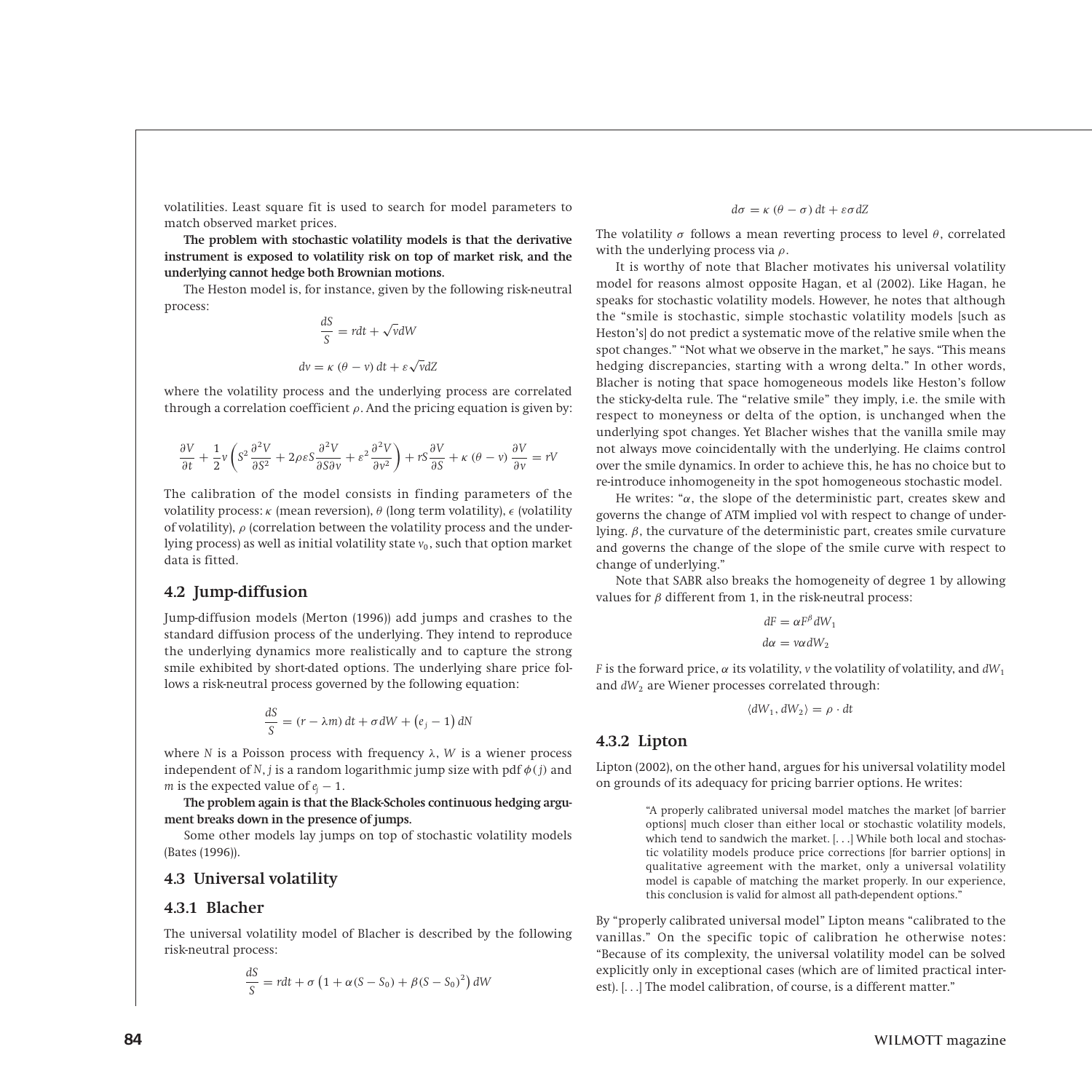Lipton's risk-neutral stochastic process is given by:

$$
\frac{dS}{S} = (r - \lambda m)dt + \sqrt{v}\sigma_L(t, S)dW + (e^j - 1) dN
$$

$$
dv = \kappa (\theta - v) dt + \varepsilon \sqrt{v} dZ
$$

And the pricing equation is given by:

$$
\frac{\partial V}{\partial t} + \frac{1}{2}v \left( \sigma_L^2(t, S) S^2 \frac{\partial^2 V}{\partial S^2} + 2 \rho \varepsilon \sigma_L^2(t, S) S \frac{\partial^2 V}{\partial S \partial v} + \varepsilon^2 \frac{\partial^2 V}{\partial v^2} \right) \n+ (r - \lambda m) S \frac{\partial V}{\partial S} + \kappa (\theta - v) \frac{\partial V}{\partial v} + \lambda \int_{-\infty}^{+\infty} V(e^i S) \phi(j) dj = (r + \lambda) V
$$

where  $\sigma$ <sup>L</sup>(*t*, *S*) is the local volatility part, *κ* the mean reversion of volatility,  $θ$  the long term volatility,  $\epsilon$  the volatility of volatility,  $ρ$  the correlation between the volatility process and the underlying process, *λ* the intensity of the Poisson jump process,  $j > 0$  the random logarithmic jump size with PDF  $\phi$  (*j*)), and *m* the expected value of  $e^{j} - 1$ .

#### **4.4 Conclusion**

In conclusion of our review of existing smile models, let us retain the following fact. The local volatility model and the stochastic volatility model stand at opposite extremes. The first is inhomogeneous, the second is homogeneous. Neither one predicts the right smile dynamics or produces the right barrier options prices. Only the universal volatility model, which allows explicit control over the smile dynamics (by reintroducing inhomogeneity and by mixing local volatility behaviour with stochastic volatility behaviour), manages to fit the smile dynamics (Blacher) and at the same time to fit the barrier option prices (Lipton, McGhee (2002)).

Let us then solemnly pose the question: "I*s the recourse to inhomogeneity really indispensable?*" Or again: "*Given our plea for inclusion of the exotics in the calibration and our credo in homogeneous models, can we also claim control over the smile dynamics?*"

# 5 Numerical illustrations of the smile problem

We will try to answer that big question by way of practical examples rather than fundamental theorizing. The examples will also serve the purpose of illustrating the smile problem, namely that models of different stochastic structure may very well agree on the vanilla smile yet completely disagree on the exotics and smile dynamics. Instead of solving Heston's model, or Dupire's model, or Lipton's model, we will build up our series of examples from a simple instance of the "model with no name," the model we have called "Nobody's model."

#### **5.1 The calibration issue**

#### **5.1.1 Baby examples**

First, we consider a simple jump-diffusion model where the underlying diffuses with a constant Brownian volatility and may incur two jumps of fixed size and constant Poisson intensity. We call this simple stochastic structure "Baby1."

For illustration, we consider a Brownian volatility component of  $v = 7\%$ , an upward jump of size  $y_1 = 10\%$  and intensity  $\lambda_1 = 0.40$  and a downward jump of size  $y_2 = -25\%$  and intensity  $\lambda_2 = 0.2$ . Table 1 summarizes the parameters of Baby1.

The probabilities of jump are given in the risk-neutral measure. Consequently, we can compute the vanilla option prices generated by this process and re-express them in Black-Scholes implied volatility numbers (see Table2), thus producing the smile. The interest rate is  $r = 2\%$ and the underlying spot is  $S = 100$ .

Note that the smile is steepest for shorter dated options, and tends to flatten out for longer terms (see Figure 3). We can see this simple model as a discretization of the "traditional" jump-diffusion models (e.g. Merton) with a probability distribution of jump sizes.

Volatility smiles can alternatively be represented as a function of the option delta and maturity rather than its strike and maturity . This is the origin of the appellation "sticky-strike" and "sticky-delta." Smiles

| <b>Brownian Diffusion</b> | 7.00%                 |  |  |  |  |
|---------------------------|-----------------------|--|--|--|--|
| <b>Jump size</b>          | <b>Jump intensity</b> |  |  |  |  |
| $-25%$                    | 02                    |  |  |  |  |
| 10%                       | 0 <sup>4</sup>        |  |  |  |  |

## **TABLE 2: VOLATILITY NUMBERS IMPLIED BY BABY1**

| <b>Strike</b> | Maturity (years) | 0.16   | 0.49   | 1      |
|---------------|------------------|--------|--------|--------|
|               | 80               | 30.67% | 22.20% | 18.97% |
|               | 85               | 27.41% | 20.97% | 18.33% |
|               | 90               | 22.12% | 18.47% | 17.19% |
|               | 95               | 15.47% | 15.32% | 15.70% |
|               | 100              | 10.90% | 12.96% | 14.32% |
|               | 105              | 11.69% | 12.12% | 13.37% |
|               | 110              | 13.67% | 12.16% | 12.83% |
|               | 115              | 14.48% | 12.42% | 12.58% |
|               | 120              | 15.79% | 12.73% | 12.49% |
|               | 130              | 17.37% | 13.44% | 12.56% |
|               | 140              | 18.74% | 14.08% | 12.77% |

**Wilmott** magazine **85**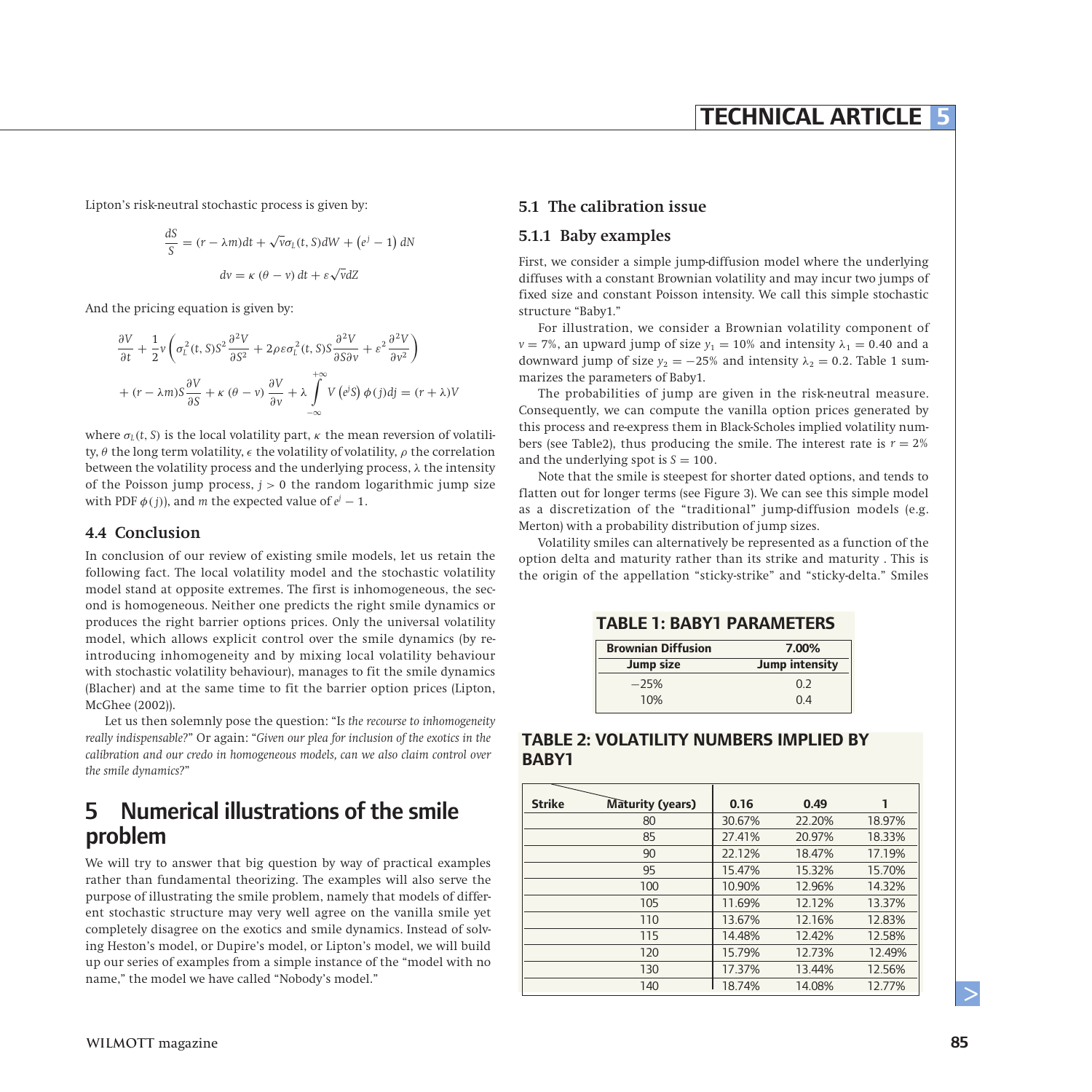

**Figure 3:** Volatility smile generated by Baby1 against strike price for three different expirations and underlying spot price of 100





that are a function of the moneyness of the option are sticky-delta. Their representation in the delta/maturity metric is invariant when the underlying moves. Figure 4 shows the alternative graph of our smile in that metric.



**Figure 5:** Smile produced by Baby1 against strike price for three different expirations and underlying spot price of 120

We re-compute our smile for *S* = 120 (Figure 5). As our jump-diffusion model is homogeneous and volatility and jump sizes relate to proportional changes of the underlying, the resulting smile surface is stickydelta. It is unchanged in the delta/maturity metric, and it moves along with the underlying in the strike/maturity metric.

Next, we consider another simple stochastic structure that we call "Baby2." The volatility of the Brownian component is now stochastic and can assume two states, or regimes. The transitions, or jumps, between the two volatility states are caused by Poisson processes of constant intensity. At least two Poisson processes are needed to secure the transition from Regime 1 to Regime 2 and back. As Brownian volatility jumps between regimes, the underlying may simultaneously incur a jump of fixed size. This builds in correlation between jumps in the underlying (or return jumps) and volatility jumps. By convention, Regime 1 is the present regime. You can think of Baby2 as a simplification of stochastic volatility models with correlated return jumps and volatility jumps.

We then propose the following. We shall use Baby2 to try to fit the vanilla smile generated by Baby1. Note that Baby1 admits of five free parameters (the Brownian diffusion coefficient, the two jump sizes and the two jump intensities) and Baby2 of six (the diffusion coefficients in the two regimes, the two inter-regime jump sizes and the two jump intensities).

Calibration of Baby2 is achieved by searching for the six parameters by least squares fitting of the option prices produced by Baby1. The calibration results are shown in Figures 6 and 7 and the set of parameters is summarized in Table 3. Then we see how Baby1 and Baby2 price a given barrier option.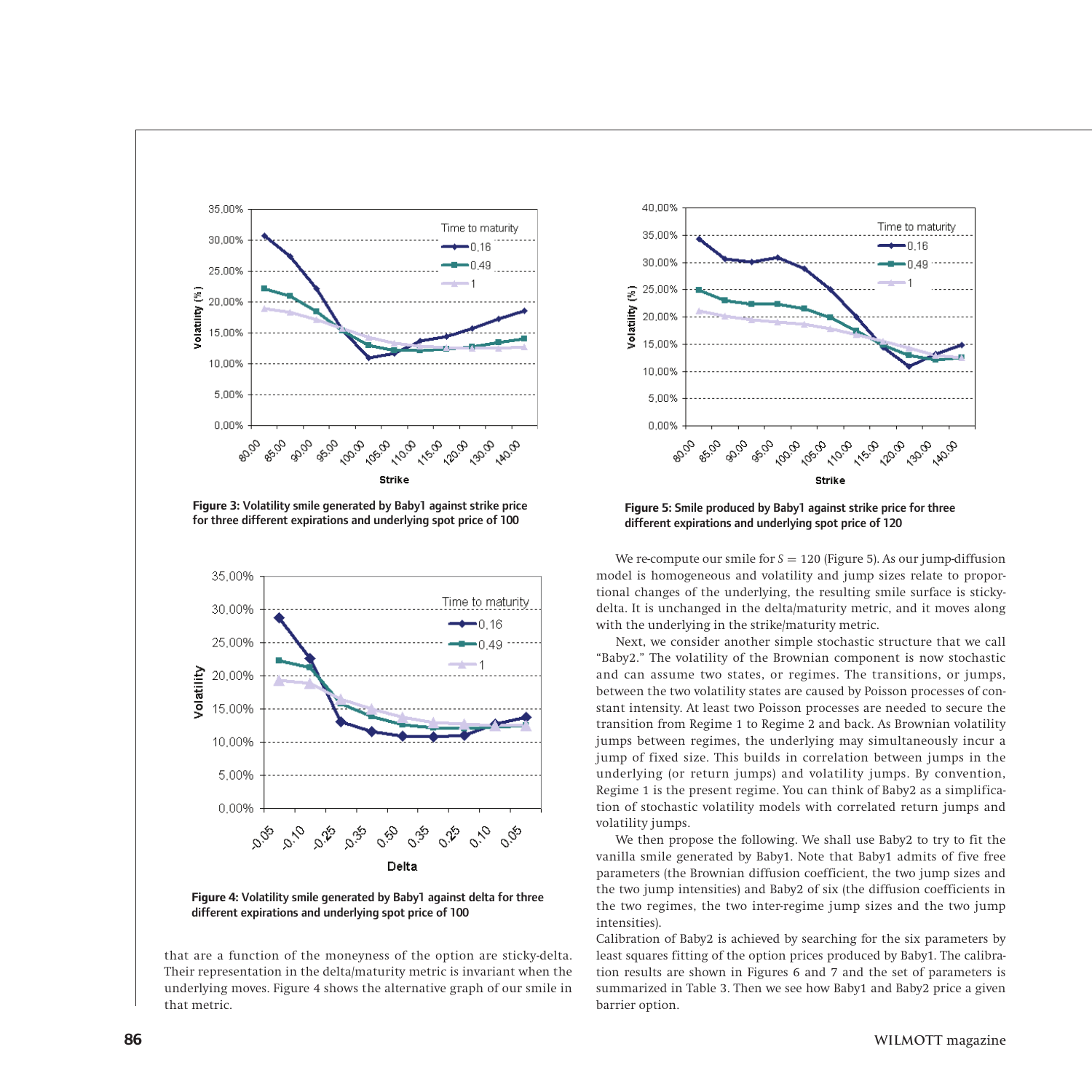![](_page_9_Figure_1.jpeg)

**Figure 6:** Comparison of the implied volatility curves of Baby2 and Baby1 for 0.16 year maturity

![](_page_9_Figure_3.jpeg)

**Figure 7:** Comparison of the implied volatility curves of Baby2 and Baby1 for a maturity of 1 year

# **TABLE 3: BABY2 PARAMETERS WHICH BEST FIT THE VANILLA SMILE GENERATED BY BABY1 (TABLE2)**

|                                 | <b>Brownian Diffusion</b> |                       |  |  |  |  |
|---------------------------------|---------------------------|-----------------------|--|--|--|--|
| <b>Regime 1</b>                 | 10.02%                    |                       |  |  |  |  |
| <b>Regime 2</b>                 | 8.44%                     |                       |  |  |  |  |
|                                 | <b>Jump size</b>          | <b>Jump intensity</b> |  |  |  |  |
| Regime $1 \rightarrow$ Regime 2 | $-28.07%$                 | 0.1395                |  |  |  |  |
| Regime $2 \rightarrow$ Regime 1 | 0.24%                     | 0.3947                |  |  |  |  |

# **TABLE 4. COMPARISON OF THE PRICES GENERATED BY BABY1 AND BABY2 FOR DIFFERENT 6-MONTH-MATURITY OPTIONS**

|       |                           | <b>Call 100</b> | <b>Call 107</b> | <b>Put 93</b> |
|-------|---------------------------|-----------------|-----------------|---------------|
| Baby1 | <b>Price</b>              | 4.12            | 1.28            | 1.58          |
|       | <b>Implied volatility</b> | 12.96 %         | 12.07%          | 16.58%        |
| Baby2 | <b>Price</b>              | 4.22            | 1.25            | 1.51          |
|       | <b>Implied volatility</b> | 13.31%          | 11.93%          | 16.24%        |

# **TABLE 5. CALL 100 UP & OUT AT 107, OF MATURITY SIX MONTHS PRICED BY BABY1 AND BABY2**

|       | <b>Price</b> |
|-------|--------------|
| Baby1 | 0.74         |
| Baby2 | 0.49         |

# **TABLE 6. TOTAL VOLATILITY IN THE REGIMES OF BABY1 AND BABY2**

|       |          | <b>Total volatility</b> |
|-------|----------|-------------------------|
| Baby1 |          | 14.63%                  |
| Baby2 | Regime1  | 14.50%                  |
|       | Regime 2 | 8.44%                   |

As seen in Table 4 and Table 5, Baby 1 and Baby 2 seem to be in agreement on the prices of the vanilla options and yet in disagreement on the price of the call 100 up & out at 107. You may think the discrepancy between the barrier option prices is due to the fact that Baby2 has not exactly matched the vanilla smile generated by Baby1. Indeed, Baby2 is structurally different from Baby1 in that it can only pick up a *single* return jump, when it starts in Regime 1. This jump takes it to Regime 2, and it is only then that it may incur a jump of a different nature. Notice how Baby2 has managed to decipher Baby1's downward jump (it finds a jump of size −28% and intensity 0*.*14 to account for the jump of size −25% and intensity 0*.*20), and how it has fudged Baby1's 7% Brownian and upward jump into a Brownian component of 10*.*02%.

However, total volatility in Regime 1 of Baby2 is very close to total volatility<sup>6</sup> in Baby1 (see Table 6). As a result, Baby2 performs better at fitting the out-of-the-money put skew of Baby1 than the out-of-the-money call skew. Still, it may look surprising that the difference between the barrier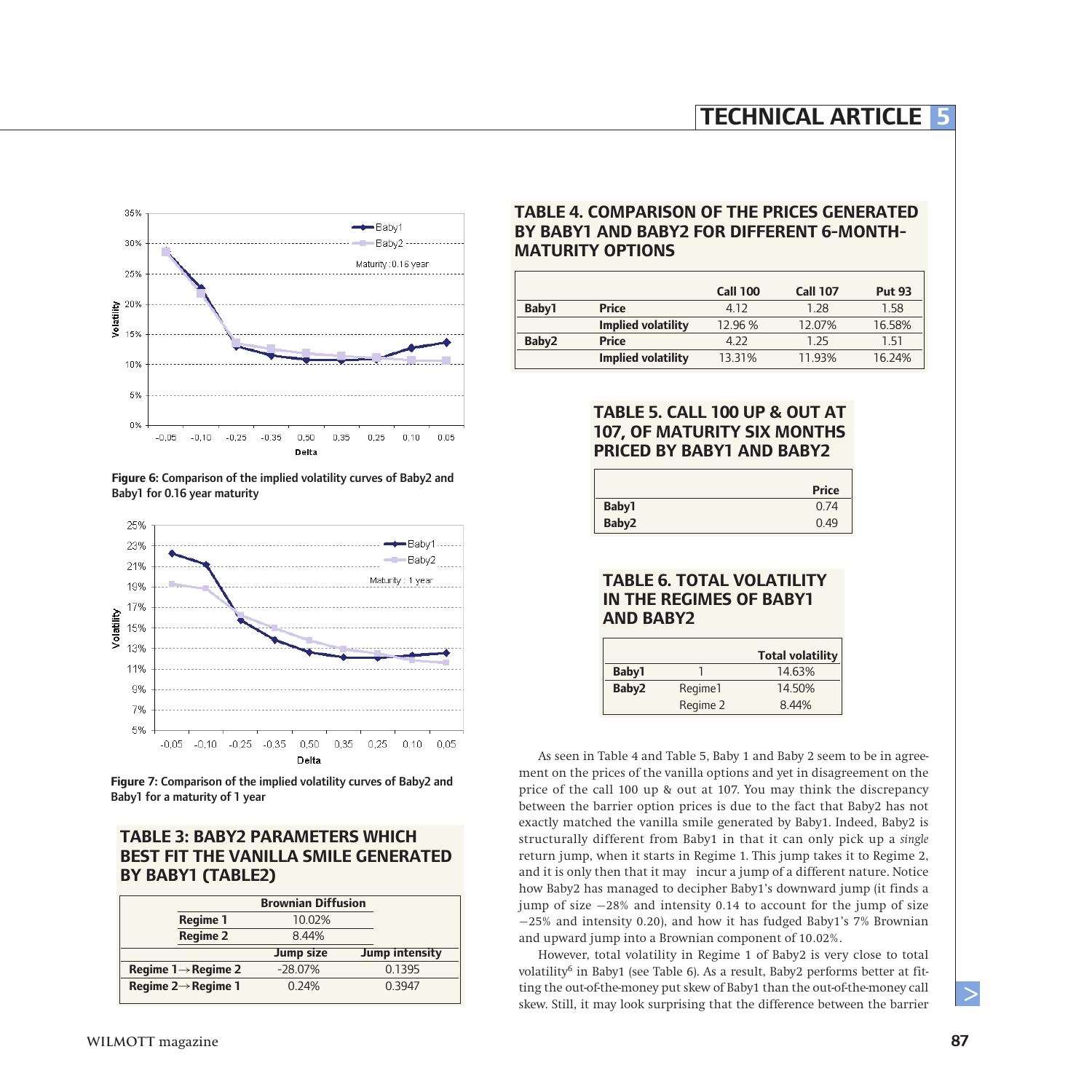option prices produced by the two models should be so big, especially so when the prices of the calls of strike 100 and 107 are not that different.

## **5.1.2 Body examples**

To clear any remaining doubt, we move to the next stage and consider a more evolved model. The underlying can now find itself in *three* different regimes of Brownian volatility. Transition between the regimes is still carried out by a Markovian matrix of six inter-regime Poisson jumps. The model now involves 15 free parameters (three Brownian diffusion coefficients, six jump sizes and six jump intensities). We call this new stochastic structure "Body."

Baby1 and Baby2 now appear as special cases of Body. Baby2 corresponds to Body with the transitions to Regime 3 disabled. And Baby1 corresponds to Body with the three diffusion coefficients set equal to 7% and the two Poisson jumps from any of the three regimes to any other set equal to Baby1's Poisson jumps.

We then propose the following. We shall calibrate Body twice to a full vanilla smile, each time with a different initial guess on the 15 process

# **TABLE 7: COMPARISON OF THE IMPLIED VOLATILITY SURFACES GENERATED BY BODY1 AND BODY2 WITH THE ONE INFERRED FROM VANILLA MARKET PRICES. THE SPOT PRICE IS 100.**

|                 |               |        |        |        |        | <b>Strike</b> |        |        |        |        |        |
|-----------------|---------------|--------|--------|--------|--------|---------------|--------|--------|--------|--------|--------|
| Maturity(years) | 80            | 85     | 90     | 95     | 100    | 105           | 110    | 115    | 120    | 130    | 140    |
|                 | <b>Market</b> | 19.00% | 16.80% | 13.30% | 11.30% | 10.20%        | 9.70%  |        |        |        |        |
| 0.18            | Body1         | 19.22% | 16.38% | 13.35% | 11.69% | 10.38%        | 10.29% |        |        |        |        |
|                 | Body2         | 19.11% | 17.14% | 13.91% | 10.93% | 10.76%        | 10.00% |        |        |        |        |
|                 | <b>Market</b> | 17.70% | 15.50% | 13.80% | 12.50% | 10.90%        | 10.30% | 10.00% | 11.40% |        |        |
| 0.43            | Body1         | 17.56% | 15.85% | 13.97% | 12.43% | 11.14%        | 10.08% | 10.07% | 11.53% |        |        |
|                 | Body2         | 17.49% | 15.89% | 14.11% | 12.22% | 11.29%        | 10.35% | 9.82%  | 10.30% |        |        |
|                 | <b>Market</b> | 17.20% | 15.70% | 14.40% | 13.30% | 11.80%        | 10.40% | 10.00% | 10.10% |        |        |
| 0.70            | Body1         | 17.34% | 15.90% | 14.37% | 13.00% | 11.85%        | 10.87% | 10.11% | 10.20% |        |        |
|                 | Body2         | 17.15% | 15.86% | 14.50% | 12.96% | 11.91%        | 10.95% | 10.36% | 10.37% |        |        |
|                 | <b>Market</b> | 17.10% | 15.90% | 14.90% | 13.70% | 12.70%        | 11.30% | 10.60% | 10.30% | 10.00% |        |
| 0.94            | Body1         | 17.22% | 15.93% | 14.60% | 13.39% | 12.36%        | 11.47% | 10.69% | 10.23% | 11.04% |        |
|                 | Body2         | 17.05% | 15.94% | 14.77% | 13.42% | 12.39%        | 11.44% | 10.81% | 10.64% | 10.74  |        |
|                 | <b>Market</b> | 17.10% | 15.90% | 15.00% | 13.80% | 12.80%        | 11.50% | 10.70% | 10.30% | 9.90%  |        |
| 1.00            | Body1         | 17.19% | 15.93% | 14.65% | 13.48% | 12.46%        | 11.60% | 10.83% | 10.32% | 10.86% |        |
|                 | Body2         | 17.04% | 15.96% | 14.82% | 13.52% | 12.50%        | 11.55% | 10.91% | 10.71% | 10.74  |        |
|                 | <b>Market</b> | 16.90% | 16.00% | 15.10% | 14.20% | 13.30%        | 12.40% | 11.90% | 11.30% | 10.70% | 10.20% |
| 1.50            | Body1         | 16.99% | 15.98% | 14.97% | 14.03% | 13.19%        | 12.46% | 11.80% | 11.24% | 10.56% | 10.89% |
|                 | Body2         | 16.95% | 16.08% | 15.17% | 14.13% | 13.24%        | 12.38% | 11.71% | 11.34% | 10.96% | 10.96% |
|                 | <b>Market</b> | 16.90% | 16.10% | 15.30% | 14.50% | 13.70%        | 13.00% | 12.60% | 11.90% | 11.50% | 11.10% |
| 2.00            | Body1         | 16.87% | 16.03% | 15.20% | 14.42% | 13.71%        | 13.07% | 12.48% | 11.98% | 11.17% | 10.76% |
|                 | Body2         | 16.86% | 16.13% | 15.38% | 14.53% | 13.78%        | 13.02% | 12.38% | 11.94% | 11.35% | 11.11% |
|                 | <b>Market</b> | 16.80% | 16.10% | 15.50% | 14.90% | 14.30%        | 13.70% | 13.30% | 12.80% | 12.40% | 12.30% |
| 3.00            | Body1         | 16.74% | 16.12% | 15.52% | 14.94% | 14.40%        | 13.89% | 13.42% | 12.99% | 12.26% | 11.67% |
|                 | Body2         | 16.70% | 16.16% | 15.61% | 15.02% | 14.47%        | 13.90% | 13.37% | 12.93% | 12.21  | 11.73% |
|                 | <b>Market</b> | 16.80% | 16.20% | 15.70% | 15.20% | 14.80%        | 14.30% | 13.90% | 13.50% | 13.00% | 12.80% |
| 4.00            | Body1         | 16.68% | 16.19% | 15.72% | 15.26% | 14.83%        | 14.42% | 14.03% | 13.67% | 13.03% | 12.48% |
|                 | Body2         | 16.58% | 16.15% | 15.74% | 15.29% | 14.87%        | 14.44% | 14.01% | 13.64% | 12.96% | 12.41% |
|                 | <b>Market</b> | 16.80% | 16.40% | 15.90% | 15.40% | 15.10%        | 14.80% | 14.40% | 14.00% | 13.60% | 13.20% |
| 5.00            | Body1         | 16.63% | 16.24% | 15.85% | 15.48% | 15.12%        | 14.78% | 14.45% | 14.14% | 13.58% | 13.09% |
|                 | Body2         | 16.49% | 16.14% | 15.81% | 15.45% | 15.12%        | 14.78% | 14.44% | 14.13% | 13.53% | 13.01% |
|                 |               |        |        |        |        |               |        |        |        |        |        |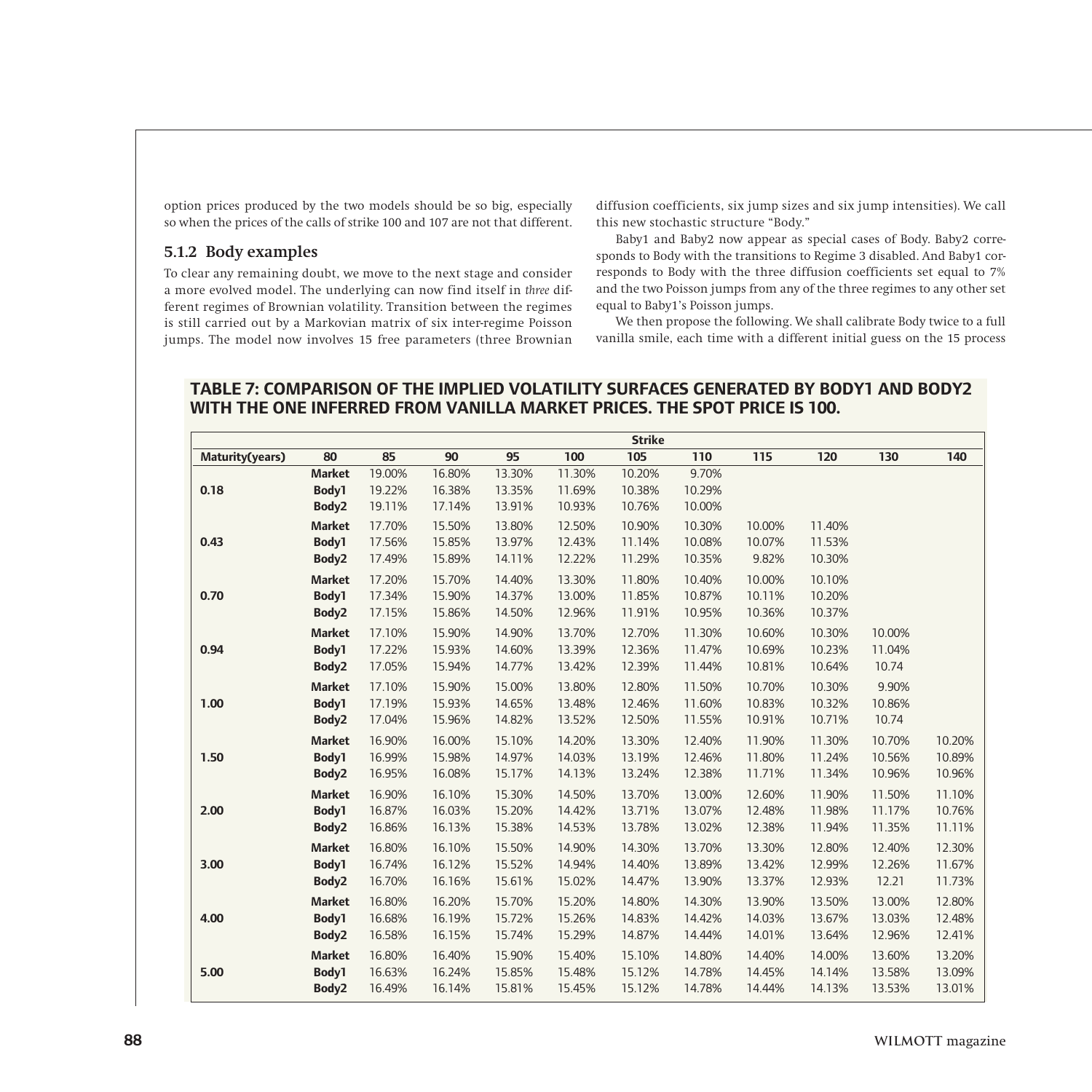parameters. And we shall pick a real vanilla smile this time (the one in Figure 1 that gave us the local volatility surface in the first section), not an artificially created one. Then we shall turn to the pricing of barrier options. The results of calibration are shown in Table 7 and the corresponding sets of parameters are shown in Tables 8 and 9.

Notice that two calibration instances, Body1 and Body2, match the given market vanilla smile fairly closely (see Table 7 and Figures 8, 9 and, 10). Also note that we manage to fit a *whole surface* of options prices, with different strikes and different tenors, with one set of constant parameters, when other smile models typically require that the parameters become functions of time.<sup>7</sup> True, the reason for that may be that our parameters are many (15) and our "Body" model not so parsimonious after all. This also explains why the calibration procedure may produce multiple solutions and the loss function admit of several local minima. As far as barrier options are concerned, we first look at the one-touches. In market practice, one-touches are identified and quoted relative to Black-scholes. The "30% one-touch" conventionally refers to the American

![](_page_11_Figure_3.jpeg)

#### **Figure 8:** Body1 implied volatility surface

![](_page_11_Figure_5.jpeg)

## **TABLE 8. BODY1 PARAMETERS**

|                                 | Brownian diffusion |                |  |  |  |
|---------------------------------|--------------------|----------------|--|--|--|
| <b>Regime 1</b>                 | 9.57%              | 11.67%         |  |  |  |
| <b>Regime 2</b>                 | 6.24%              | 32.23%         |  |  |  |
| <b>Regime 3</b>                 | 2.25%              | 11.88%         |  |  |  |
|                                 | <b>Jump size</b>   | Jump intensity |  |  |  |
| Regime $1 \rightarrow$ Regime 2 | $-9.07%$           | 0.2370         |  |  |  |
| Regime $2 \rightarrow$ Regime 1 | 62.67%             | 0.0855         |  |  |  |
| Regime $1 \rightarrow$ Regime 3 | 2.72%              | 3.3951         |  |  |  |
| Regime $3 \rightarrow$ Regime 1 | $-3.17%$           | 2.9777         |  |  |  |
| Regime $2 \rightarrow$ Regime 3 | 24.63%             | 1.0944         |  |  |  |
| Regime $3 \rightarrow$ Regime 2 | $-22.66%$          | 0.2040         |  |  |  |
|                                 |                    |                |  |  |  |

**Brownian diffusion Total volatility**

## **TABLE 9. BODY2 PARAMETERS**

|                                 | <b>Brownian diffusion</b> | <b>Total volatility</b> |
|---------------------------------|---------------------------|-------------------------|
| <b>Regime 1</b>                 | 7.77%                     | 11.63%                  |
| <b>Regime 2</b>                 | 19.11%                    | 25.08%                  |
| <b>Regime 3</b>                 | 3.98%                     | 7.45%                   |
|                                 | <b>Jump size</b>          | <b>Jump intensity</b>   |
| Regime $1 \rightarrow$ Regime 2 | $-9.02%$                  | 0.6254                  |
| Regime 2 $\rightarrow$ Regime 1 | 15.85%                    | 0.5124                  |
| Regime $1 \rightarrow$ Regime 3 | 5.24%                     | 0.8750                  |
| Regime $3 \rightarrow$ Regime 1 | 2.19%                     | 0.7163                  |
| Regime 2 $\rightarrow$ Regime 3 | 17.17%                    | 0.4589                  |
| Regime $3 \rightarrow$ Regime 2 | $-11.20%$                 | 0,2891                  |

#### **Figure 9:** Body2 implied volatility surface

digital option, paying out \$1 as soon as the barrier is hit from below, *that would be worth 30 cents in the Black-Scholes world*, when priced with the ATM implied volatility of corresponding maturity. ("−30% one-touch" conventionally means that the barrier is hit from above). A market quote of −4*.*88% for that one-touch means that it is actually worth *(*30% − 4*.*88%*)* = 25*.*12% in the present market, or smile, conditions.

Table 10 describes the one-touch price structures given by Body1 and Body2. The differences are considerable. As a result, standard barrier options will also be priced very differently by the two models (see Table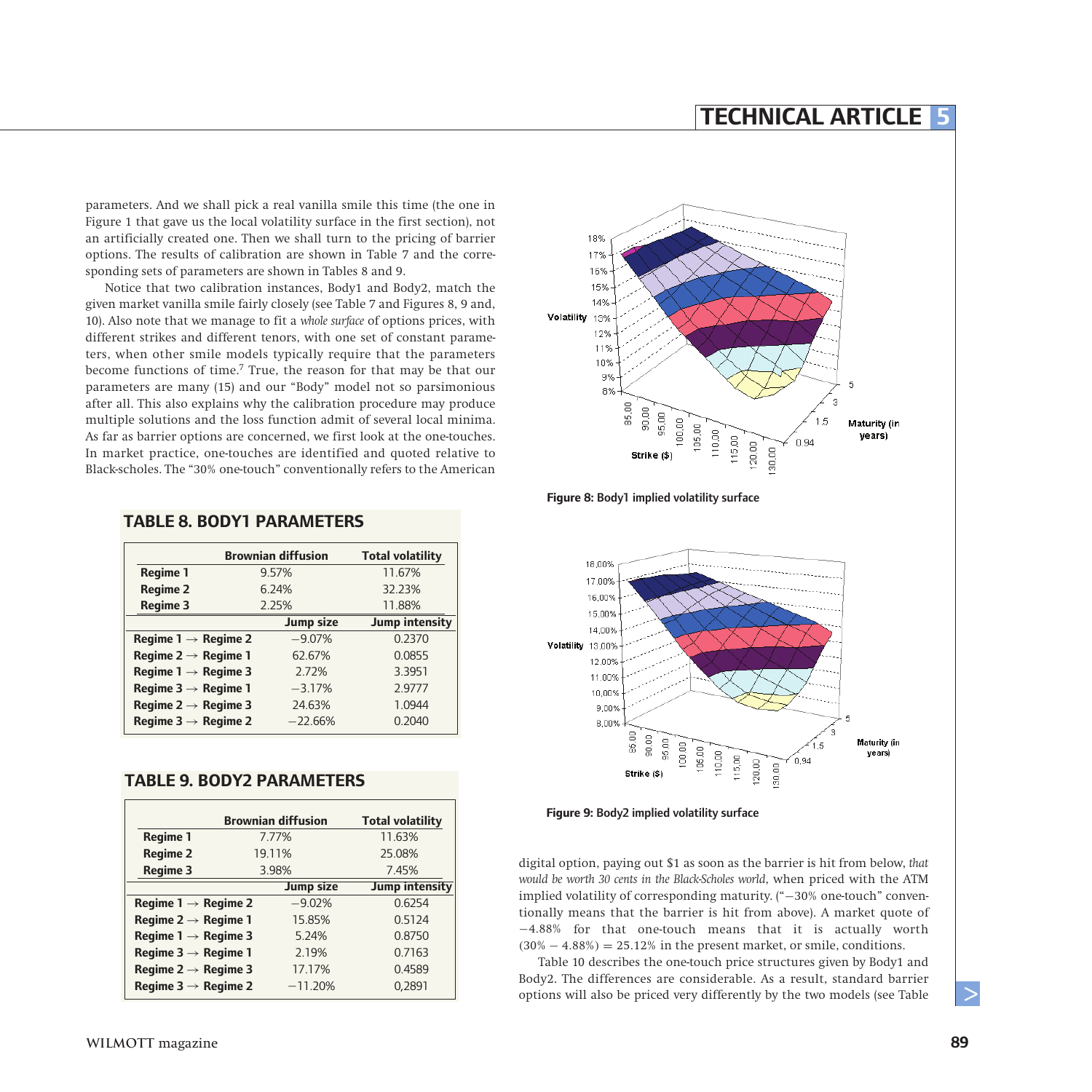![](_page_12_Figure_0.jpeg)

**Figure 10:** Cross-sections of the implied volatility surfaces shown in Figures 8 and 9 at three different maturities

11). Notice that it is the *same* model (Body) that is producing agreement on the vanillas and total disagreement on the barriers between two calibration instances. The situation is different from the case of agreement/disagreement between two *different* models, such as local volatility and stochastic volatility, or jump-diffusion. Those simpler models simply disagree with each other because of a big difference in what otherwise qualifies as *simple*stochastic structure. It is not even guaranteed that they can fit a complete vanilla smile surface. Their case is somewhat comparable to the agreement/disagreement we found between Baby1 and Baby2. When the stochastic structures become complex, however, and start combining stochastic volatility and correlated return jumps and volatility jumps (in models such as Body, or universal volatility, which seem to be imposed on us anyway by the natural course of events and by

the evolution of the smile problem), we shall expect to witness increasingly frequent cases where a certain vanilla smile is perfectly matched, yet certain exotic options are very badly mispriced, or priced just by pure luck. In other words, we are way past the old debate on whether local volatility is better, or jump-diffusion is better, or stochastic volatility is better, on whether they agree or disagree on the exotics, and whether universal volatility should come and replace them all. Definitely universal volatility is the answer and Lipton's model has somewhat outgrown Lipton's article. As universal volatility models or SVJ models (stochastic volatility  $+$  jumps) seem unavoidable, the preoccupying issue today is how to avoid a dilemma, occurring within the *same* universal volatility model, such as embodied by Body1 and Body2.

You can easily imagine what the obvious trap would be. "How shall we distinguish between multiple local minima, such as Body1 and Body2, and pick the right one?" and you may be tempted to answer: "Let us pick the solution that fits the vanillas best, down to the last penny!" This is what a well-known analytics vendor seem to be proposing. Their way out of the dilemma is that a simulated annealing algorithm shall find *the global minimum of the loss function involving the vanillas only!* Has anyone worried where that would leave the exotics? We live in a very dangerous world indeed.

We know what the right proposal should be. *Include the one-touches, or other relevant exotic options, in the calibration procedure.* As a matter of fact, calibrating to the one-touches together with the vanillas transforms the illposed problem into a well-posed one. We will no longer try to reach for the global minimum among many local minima, but for a unique global minimum, full stop.

To illustrate that, we calibrate Body to the vanilla smile and to *the whole collection of one-touches produced by Body1* (Table 10), yet we select as initial guess of parameters *the solution produced by Body2* (Table 9}). This way we can see whether the one-touches will pull us out of what used to be the wrong local minimum. The calibration result is summarized in Table 12. We call it "Body1Double," and check it against Body1. Our minimization routine is a standard Newton method.

Notice the following interesting phenomenon. Within an acceptable numerical tolerance, Body1Double and Body1 seem to agree on the

# **TABLE 10. ONE-TOUCH PRICES INFERRED BY BODY1 AND BODY2**

|                                 | <b>One-Touches</b> |       |          |          |           |           |          |          |          |          |           |
|---------------------------------|--------------------|-------|----------|----------|-----------|-----------|----------|----------|----------|----------|-----------|
| <b>Maturity</b> (year fraction) |                    | $-5%$ | $-10%$   | $-20%$   | $-30%$    | $-50%$    | 50%      | 30%      | 20%      | 10%      | 5%        |
| 0.175                           | Body1              | 0.51% | $-1.26%$ | $-3.81%$ | $-5.37%$  | $-6.44%$  | $-6.13%$ | $-7.81%$ | $-8.36%$ | $-6.08%$ | $-3.58\%$ |
|                                 | Body <sub>2</sub>  | 3.99% | 0.51%    | $-5.80%$ | $-10.45%$ | $-14.78%$ | $-7.72%$ | $-7.01%$ | $-5.91%$ | $-4.18%$ | $-2.66%$  |
| l.5                             | Body1              | 7.15% | 6.23%    | 2.44%    | $-1.70%$  | $-8.19%$  | $-3.04%$ | $-6.64%$ | $-7.89%$ | $-6.67%$ | $-4.04%$  |
|                                 | Body <sub>2</sub>  | 8.78% | 8.94%    | 6.63%    | 3.08%     | $-4.88%$  | $-3.62%$ | $-7.76%$ | $-8.16%$ | $-5.98%$ | $-3.55%$  |
|                                 | Body1              | 8.12% | 8.74%    | 7.56%    | 5.17%     | $-0.87%$  | 0.02%    | $-2.63%$ | $-4.10%$ | $-4.45%$ | $-3.30\%$ |
|                                 | Body2              | 8.06% | 9.12%    | 8.74%    | 7.10%     | 2.43%     | $-0.11%$ | $-3.14%$ | $-4.65%$ | $-4.59%$ | $-3.17\%$ |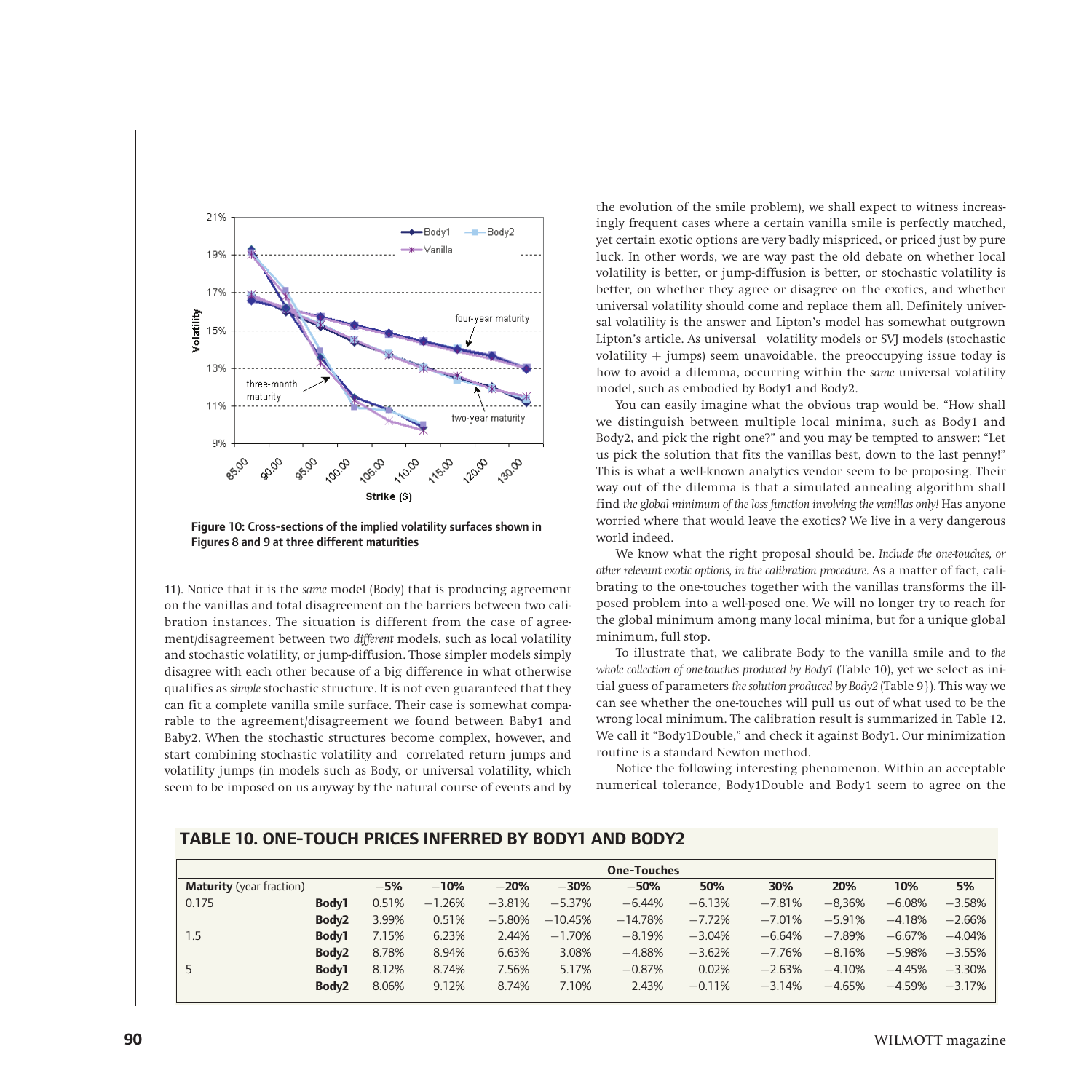# **TABLE 11: PRICING BY BODY1 AND BODY2 OF A PUT 103, KNOCKED OUT AT 95, WITH A 90-DAY MATURITY**

|       | <b>Price</b> |
|-------|--------------|
| Body1 | 0.99         |
| Body2 | 7۵ -         |

## **TABLE 12: COMPARISON OF THE PARAMETERS AND TOTAL VOLATILITY NUMBERS OF BODY1DOUBLE AND BODY1**

|                                 |                    | <b>Brownian Diffusion</b> |                    | <b>Total volatility</b> |        |  |  |
|---------------------------------|--------------------|---------------------------|--------------------|-------------------------|--------|--|--|
|                                 | <b>Body1Double</b> | Body1                     | <b>Body1Double</b> |                         | Body1  |  |  |
| <b>Regime 1</b>                 | 9.55%              | 9.57%                     | 11.69%             |                         | 11.67% |  |  |
| <b>Regime 2</b>                 | 6.44%              | 6.24%                     | 32.23%             |                         | 32.50% |  |  |
| <b>Regime 3</b>                 | 2.41%              | 2.253%                    | 11.88%             |                         | 11.76% |  |  |
|                                 |                    | Jump size                 |                    | <b>Jump intensity</b>   |        |  |  |
|                                 | <b>Body1Double</b> |                           | Body1              | <b>Body1Double</b>      | Body1  |  |  |
| Regime $1 \rightarrow$ Regime 2 | $-9.05%$           |                           | $-9.07%$           | 0.2405                  | 0.2370 |  |  |
| Regime 2 $\rightarrow$ Regime 1 | 25.02%             |                           | 62.67%             | 1.1279                  | 0.0855 |  |  |
| Regime $1 \rightarrow$ Regime 3 | 2.79%              |                           | 2.72%              | 3.3208                  | 3.3951 |  |  |
| Regime $3 \rightarrow$ Regime 1 | $-3.07%$           |                           | $-3.17%$           | 2.9882                  | 2.9777 |  |  |
| Regime 2 $\rightarrow$ Regime 3 | 65.12%             |                           | 24.63%             | 0.0729                  | 1.0944 |  |  |
| Regime $3 \rightarrow$ Regime 2 | $-22.68%$          |                           | $-22.66%$          | 0.2025                  | 0.2040 |  |  |

Brownian diffusion in all three regimes and on the Poisson jump sizes and intensities taking us from Regime 1 to Regime 2 and 3. They also agree on the Poisson jumps leading from Regime 3 to Regime 1 and 2. However, Body1Double and Body1 seem to have switched the Poisson jumps leading from Regime 2 to Regimes 1 and 3. The explanation is that total volatility is roughly the same in Regime 1 and Regime 3 (while it is much higher in Regime 2), and that the only things that the underlying can "see," once in Regime 2, are the *total volatility* of the Regime it will visit next and the Poisson jumps of course. While formally different, Body1 and Body1Double are in fact perfectly equivalent solutions (as when you permutate the regimes). As a matter of fact, we can check how well they agree on the pricing of the Put 103 knocked-out at 95, for different spot prices and different regimes (Figure 11).

#### **5.1.3 Full Body, anybody, and nobody**

You may wonder what is so special about the stochastic structure of Body. Nothing really, except that it has the minimum features that seem to be required to capture the phenomenology of smile and smile dynamics. As

![](_page_13_Figure_9.jpeg)

**Figure 11:** Price of the Put 103 down-and-out at 95 against the underlying price using Body1 and Body1Double parameters, in all three regimes

far as we are concerned, this is the only thing that counts. The question whether volatility should be diffusing rather than jumping in between discrete states, whether the Poisson jump distribution should be continuous rather than discrete, is in the last resort an aesthetic question (and often driven by the desire of analytical solutions). And there is just no way we could discriminate between the probability distributions of such models, by looking at the time series of the underlying. Volatility of volatility is hard-

ly measurable. Not mentioning that every continuous model turns "discrete" when solved numerically.

To the aesthetically-minded, however, we can always suggest that Body can be further worked out into a full-bodied version that we call "Full Body." There is no limitation to the number of volatility regimes we may want to consider, so a continuum of regimes is in theory possible. And there is no limitation either to the number of Poisson jumps occurring between regimes or within regimes. As we shift between Regime 1 and Regime 2, it could be a random draw whether the concurrent return jump is positive or negative, and of what size. And Regime 1 could be characterized, not just by a Brownian diffusion, but also by a collection of Poisson jumps occurring within that regime. Body is very flexible and can mimic any given model. Body is really anybody's model. Or it can be everybody's model at the same time (for instance Regime 1 can harbour a full local volatility model, Regime 2 a full Heston model, Regime 3 a full Merton model, etc.). Yet Body will always be the dynamic, perfectly intertemporally consistent, version of such "mixings," by contrast to what has come to be known as the "mixture" or "ensemble" approach (Gatarek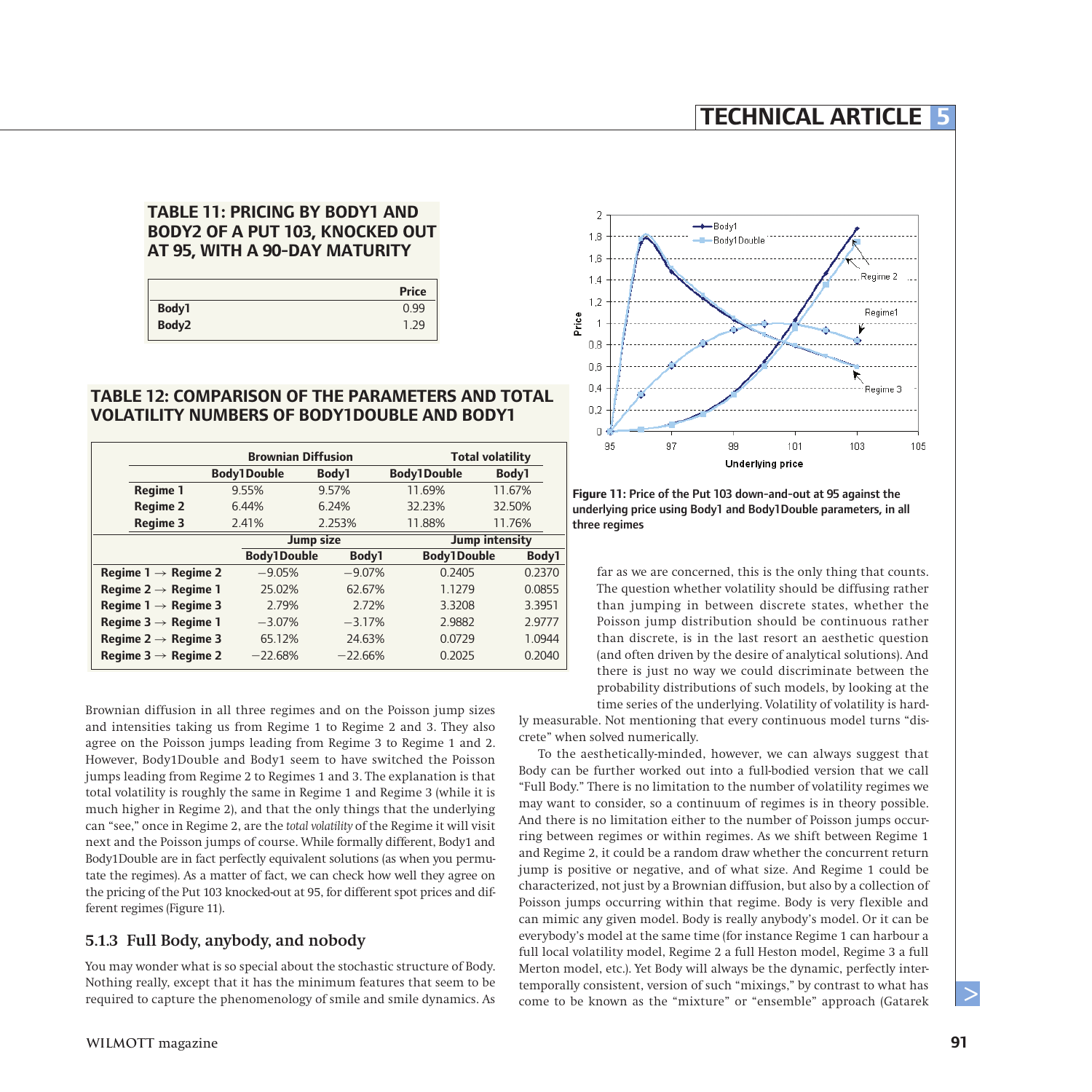(2003), Johnson, Lee (2003)). We should really be talking of "superpositions of models" in our case rather that "mixtures" (if we may borrow this crucial distinction from quantum mechanics), in order to distance ourselves from the unhappy "ensemble" approach.

Full Body is in fact a general structure, a family of models rather than a model. The way people are used to think about regimes is in temporal succession. A regime of "sticky strike" smile behaviour can follow a regime of "sticky delta," etc. In the limit, we propose that you wake up every day in a state of stochastic superposition of such regimes (yet, we repeat, with total inter-temporal consistency and homogeneity), and that you watch for the market prices (one-touches, forward starting options, etc.) that will best determine the superposition. This may sound as the end of modelling to some people: "Black-Scholes, Merton, Heston, SABR, Bates, sticky-strike, sticky-delta, etc., those are *models*, those are good names!" Indeed so. Our model deserves no name.

#### **5.2 The hedging issue: Optimal hedging**

Let us now explore the other side of the smile problem, which we said was intimately linked to the pricing of exotic options, namely the discrepancy that may occur between the hedging strategies of two different models despite their being calibrated to the same vanilla smile. Before we do so, however, we have to introduce a fundamental concept. In all the smile models we've been considering (jump-diffusion, stochastic volatility, universal volatility) markets are incomplete. In other words, contingent claims cannot be replicated with the underlying alone. Indeed the Black-Scholes argument of self-financing, perfect dynamic hedging breaks down in the presence of jumps and/or stochastic volatility. Local volatility smile models try desperately to save the complete market paradigm, but are unrealistic precisely for this reason. They imply, for instance, that a barrier option is perfectly hedgeable with the underlying, no matter the volatility smile.

The other models evade the hedging issue altogether. They lay the stochastic process of the underlying in the risk-neutral world directly, and assume that option value is the discounted expectation of payoff under the risk-neutral measure<sup>8</sup>. While this guarantees that their option prices do not create instant arbitrage opportunities, they offer no guarantee that the option value is "arbitraged" against the process of the underlying, in the Black-Scholes sense of "volatility arbitrage." In other words, you cannot hedge the option with the underlying, and "lock" the option value at the inception of the trade, through subsequent dynamic action on the underlying. All you are offered in terms of hedging is the partial derivative with respect to underlying—never a hedge in the presence of jumps—or some "external" bucketing of the volatility surface, which almost certainly contradicts the assumptions of the model.

What is needed is a theory of option pricing and hedging in incomplete markets. We will introduce the concept of "optimal dynamic hedging." By that we mean a self-financing dynamic portfolio, involving the underlying and the money account, which optimally replicates the

derivative instrument, in some sense of "optimality." Our choice of criterion is the minimization of the variance of the P&L of the total portfolio. In other words, we draw on stochastic control theory to propose a selffinancing dynamic hedging strategy for the derivative that lets you break-even on average and guarantees that the distribution of your P&L is the most "sharply peaked at zero" that can be. We *then* propose as a definition of "derivative instrument value" the initial cost of the self-financing optimal hedging strategy. And we find that the initial cost of the optimal self-financing replicating portfolio has the property of a pricing operator, therefore behaves like a risk-neutral probability (Henrotte (2002)).

Because our optimal hedging takes place in the real world, and our risk-neutral probability measure is associated with optimal hedging, we are able to link our risk-neutral probability with the real probability. Calibration and pricing can take place in the risk-neutral world. Since our process parameters are inferred from the market prices of options, it is as if we were reverse-engineering the pricing operator from those traded prices, and reapplying it to find the unknown prices of some other options. However, when we start worrying about hedging the option, this can only take place in the real world and necessitates the transformation of the probability measure. This transformation requires an independent input: the market price of risk of the underlying, or its Sharpe ratio.

We also define the variable **HERO** (*Hedging Error at Replicating Optimum*) as the minimized standard deviation of the hedged portfolio. HERO is the measure of market incompleteness with regard to the given instrument. It may be large either because the underlying is "incomplete" (large jumps, stochastic volatility*...*) or because the payoff is complex (exotics*...*). In the absence of jumps and stochastic volatility, our optimal hedge would indeed coincide with the Black-Scholes perfect hedge, and HERO would collapse to zero. Alternatively, the HERO of the underlying is trivially zero, no matter the stochastic process.

## **5.3 The "true" smile dynamics**

Let us now go back to our solemn question: "Can we have control over the smile dynamics in homogeneous models?" At first blush, It seems the answer is no. Indeed, in space homogeneous models, Euler's theorem implies the following relation:

$$
C = S(\partial C/\partial S) + K(\partial C/\partial K)
$$
 (1)

where *C* is the vanilla option price, *S* the underlying price and *K* the option strike.

*C*, *S*, *K* and *∂*C*/∂*K being fixed for a fixed smile surface, this implies *∂*C*/∂*S, or , is fixed. So it seems that two homogeneous models will agree on the option delta when they are calibrated to the same smile, no matter their respective stochastic structures. The Merton model, the Heston model, the Bates model, the SABR model when  $\beta = 1$ , will all produce the same vanilla option delta. Only space inhomogeneous models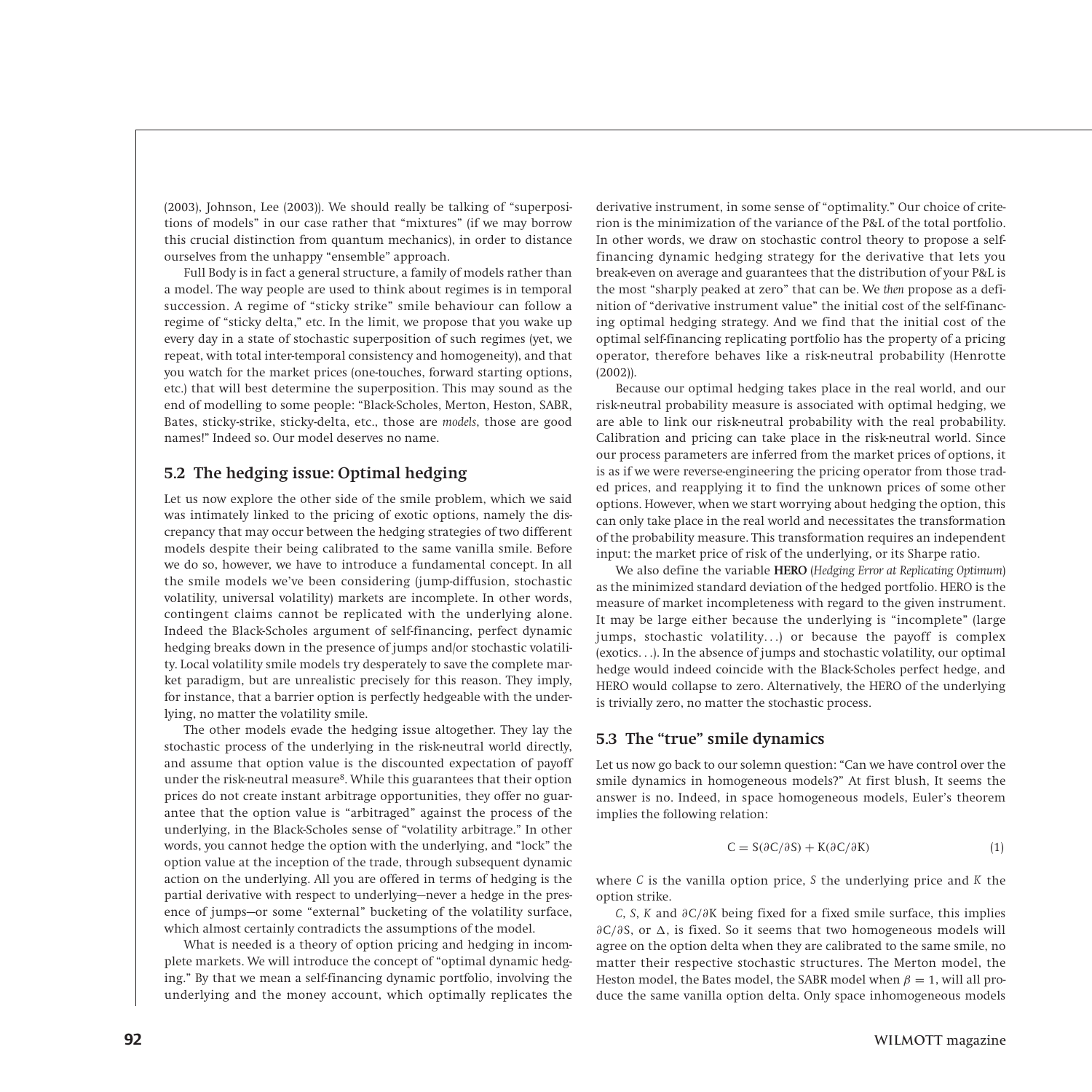(like local volatility or universal volatility which involve an explicit relation between the diffusion coefficient and the underlying), can yield a different delta, because of the corrective term they introduce (see Equation 7).

But we wonder. Is  = *∂*C*/∂*S the right measure of smile dynamics? The answer is clearly "yes" in the local volatility case where the underlying is the sole driving variable. However, in models involving another state variable, typically in stochastic volatility or universal volatility models, one cannot realistically move the underlying over an infinitesimal time interval and freeze the other variable. As volatility is correlated with the underlying, it is very likely that it moves too. Partial derivatives, such as *∂*C*/∂*S and *∂*C*/∂σ* , capture the smile dynamics only partially. What we really need is the real time dynamics of the option price. In the local volatility case, we were able to apply the chain rule to get the real time delta. The question is, How can we apply the chain rule when volatility is an *indeterministic function* of the underlying, i.e. is correlated with it?

Before we try to answer what seems to be a challenging mathematical question, let us ask why do we need the information on smile dynamics in the first place. Obviously in order to determine the number of underlying shares that should be held against the derivative, or in other words, to hedge. Only in the local volatility model does the notion of hedge coincide with the *mathematical* derivative with respect to underlying. In incomplete market models, there is no mathematically ready, i.e. *non financial*, notion of hedge. We need to form the financial notion of hedge first (for instance optimal hedging in the sense of minimum variance), then work out the mathematics.

We claim that our "optimal hedge" is the substitute of the notion of smile dynamics in incomplete market models. As a matter of fact, the whole notion of "smile dynamics" appears to be muddled once the problem is set in the right frame. It is but a heritage of the local volatility model—the only place where it finds its meaning—and the whole comparison of smile behaviours between local volatility and stochastic volatility models appears to be ill-founded for that matter (you are not comparing apples to apples), if all that is meant is the partial derivative with respect to the underlying. So we might as well drop the whole notion of smile dynamics and get down to the hedge directly. What good is the notion of smile dynamics in jump-diffusion models anyway?

Recall that as the market is incomplete, we can only hedge optimally, and the HERO reflects how imperfect the hedge is. The optimal hedge that we produce already factors in the fact that the underlying may diffuse and jump, and that volatility may be stochastically varying, correlated with the underlying. In other words, it captures precisely the sense of "total derivative" that mathematics alone was unable to give us. What seemed to be a purely mathematical question (How do we generalize the chain rule when the functions are indeterministic?)

receives a *financial* answer once the real purpose of the question is recognized (i.e. hedging).

However, if your only interest in smile dynamics is to predict the future shape of the smile surface, and not necessarily to hedge, then your question may admit of a *probabilistic* answer—and a probabilistic answer only—outside the one-factor framework. Conditionally on the underlying trading at some level *S* at some future date *t*, you may want to know what the *expected* value of the vanilla options may be at that time, or in other words, what the smile surface may be *expected* to look like. *Expectation* here means probabilistic averaging (either risk-neutral or real) over the possible states of the other state variables(s), conditionally on the underlying being in state *S*. You should bear in mind, though, that this *expected value of the option* is a different notion to its *future price*, as it is purely mathematical and unrelated to replication.

Therefore the big question really becomes: "Can two homogeneous models agree on the vanilla option prices, yet disagree on their *optimal hedging strategies*?" The answer is a resounding "yes," as will be seen from the same Body examples as before. Recall the two instances of our calibration of Body to a full vanilla smile which had resulted in two different local minima, and consequently, in two different one-touch price structures. We weren't sure at the time whether the two solutions implied *different* smile dynamics, as they agreed on the option delta by homogeneity and by Euler's theorem. That they agree on the option price and delta, yet disagree on the optimal hedge (and HERO) can now be made explicit (see Table 13).

Only when additional information is included in the calibration, that is to say, information constraining the conditional transition probabilities, will the models agree on the "smile dynamics." And this is now meant both in the sense that they will agree on the exotic option pricing and that they will agree on the (optimal) hedging strategy. "How do we gain control over the smile dynamics?" is therefore simply answered by controlling some exotic option price structures, typically the one-touches or forward starting options.

*This is a general answer*, not just specific to homogeneous models. Indeed, optimal hedging in incomplete markets is a general idea. It is just that the homogeneous models have helped us make our point more sharply, thanks to the "surprising" feature due to Euler's theorem and to

## **TABLE 13: BODY1 AND BODY2 OUTPUTS FOR A 107 CALL**

| <b>Sharpe Ratio</b>  | 0.1    |        | 0.5    |        | 0.9    |        |
|----------------------|--------|--------|--------|--------|--------|--------|
|                      | Body1  | Body2  | Body1  | Body2  | Body1  | Body2  |
| <b>Price</b>         | 1.0131 | 1.0189 | 1.0132 | 1.0189 | 1.0132 | 1.0189 |
| <b>Hero</b>          | 1.4429 | 1.2609 | 1.4429 | 1.2608 | 1.2811 | 1.1238 |
| <b>Optimal hedge</b> | 0.2217 | 0.1543 | 0.2177 | 0.1543 | 0.2409 | 0.1803 |
| <b>Delta</b>         | 0.2894 | 0.2774 | 0.2895 | 0.2774 | 0.2894 | 0.2774 |
| Gamma                | 0.0531 | 0.0540 | 0.0531 | 0.0540 | 0.0531 | 0.0540 |

**Wilmott** magazine **93**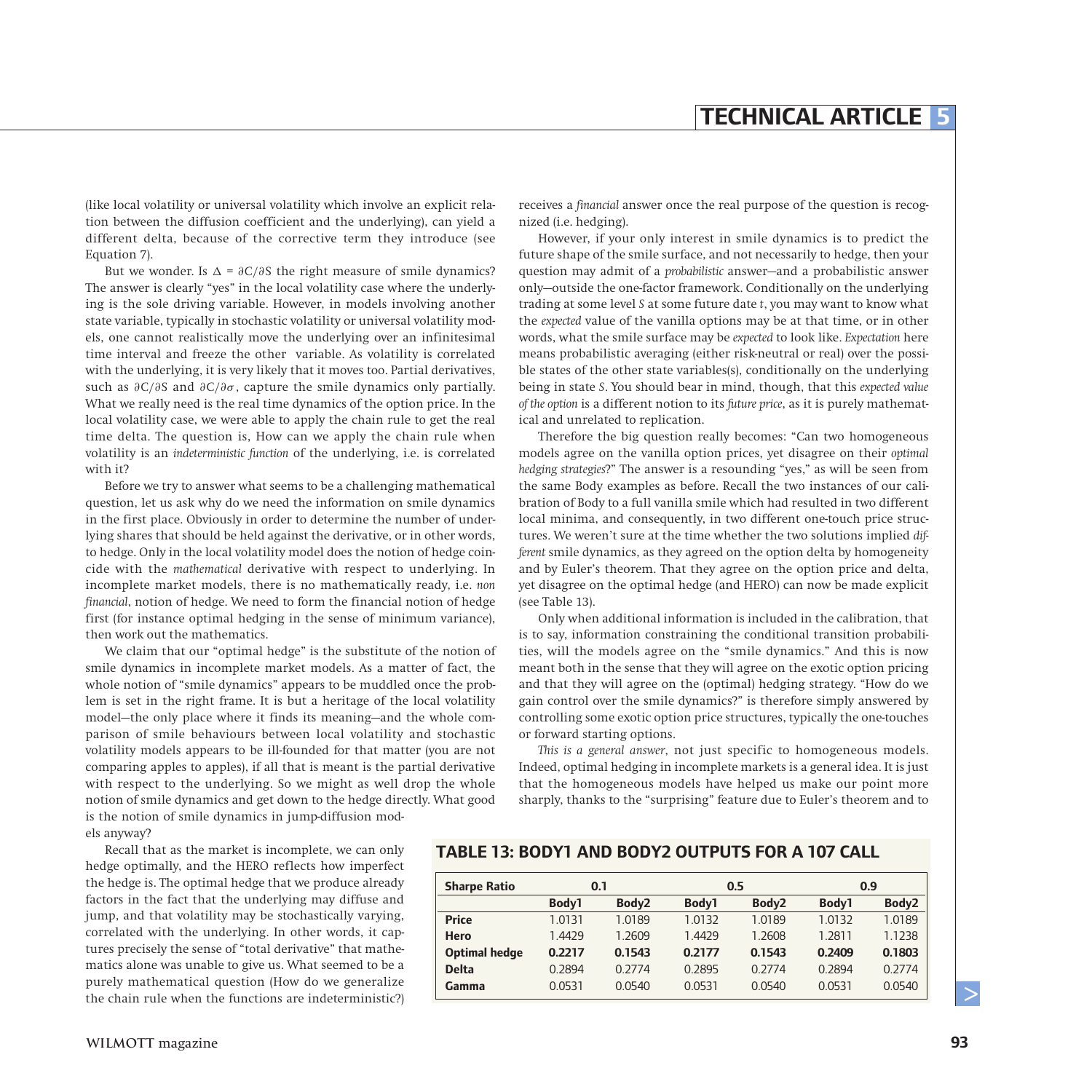![](_page_16_Figure_0.jpeg)

**Figure 12:** Optimal hedging ratios of the Put 103 KO 95 when either of the 95 one-touch or the vanilla Put 103 are used for dynamic hedging in combination with the underlying. The HERO (for  $S = 100$ ) is 0.96 when no additional hedging instruments are used. It is 0.44 when the one-touch is used and 0.73 when the vanilla Put is used

![](_page_16_Figure_2.jpeg)

**Figure 13:** Optimal hedging ratios of the Put 103 KO 95 when both the 95 one-touch and the vanilla Put 103 are used for dynamic hedging in combination with the underlying. The HERO is now nearly zero over the whole range of spot prices

what seemed to be a loss of control over the option deltas. Also recall that Hagan and Blacher, who were arguing for control of the smile dynamics in inhomogeneous models, were not really taking into account what we have called the *true* smile dynamics.

In conclusion, there is no need to re-introduce inhomogeneity just for the sake of fitting a desired smile dynamics or a desired barrier option price structure. Henrotte's principle can thus be reiterated: **Any departure from homogeneity should be the cause of great concerns and should therefore be strongly motivated**.

We also find interesting that the answer to what seemed at first an "innocent" yet very relevant question ("How do I control the smile dynamics in my smile model?") should require *the theory of hedging and pricing in incomplete markets* as indispensable intermediary step. Financially relevant questions can only be answered by relevant *financial* theory. The need to go back to the "basics" is a very welcome conclusion, to say the least, at a time when quantitative finance seems to be wasting itself in sophisticated mathematical exercise, or even worse, in sophistical pseudo-models imported from foreign domains (e.g. the "mixture of models," or "ensemble," approach which cannot even afford an inter-temporal process, let alone a hedging rationale)9.

# 6 Conclusion: Generalizing Black-Scholes

We have made the case for the necessity of introducing exotic options in the calibration phase of the smile model, and the necessity of thinking in incomplete markets. *Smile dynamics* is more important than *smiles* as pricing and hedging are essentially *dynamic* concepts, and incomplete markets are omnipresent as smiles are essentially a departure from Black-Scholes. As a matter of fact, the smile problem really *begins* with the question of the smile dynamics and the question of the hedging rationale<sup>10</sup>. These questions had remained hidden from us as long as we remained blind to the degree of model-dependence in the traditional models. Calibration to the exotics not only validates the right guess about the smile dynamics, but it allows us, thanks to an extension of the argument of optimal dynamic hedging in incomplete markets, to further *lock* the implied smile dynamics.

Indeed, stochastic control theory can be invoked again and our optimal dynamic, self-financing, hedging portfolios can be generalized to include other hedging instruments beside the underlying (see Figures 12 and 13). The price processes of the hedging instruments are independently available to us as the initial costs of their respective optimal hedging strategies involving the underlying alone. This guarantees that the price of the hedged derivative instrument can still be defined as the initial cost of the composite hedging portfolio, and be independent of the particular choice of hedging instruments other than the underlying. Dynamic multi-hedging of a derivative instrument allows the resulting HERO to be even smaller and the market to approach completeness.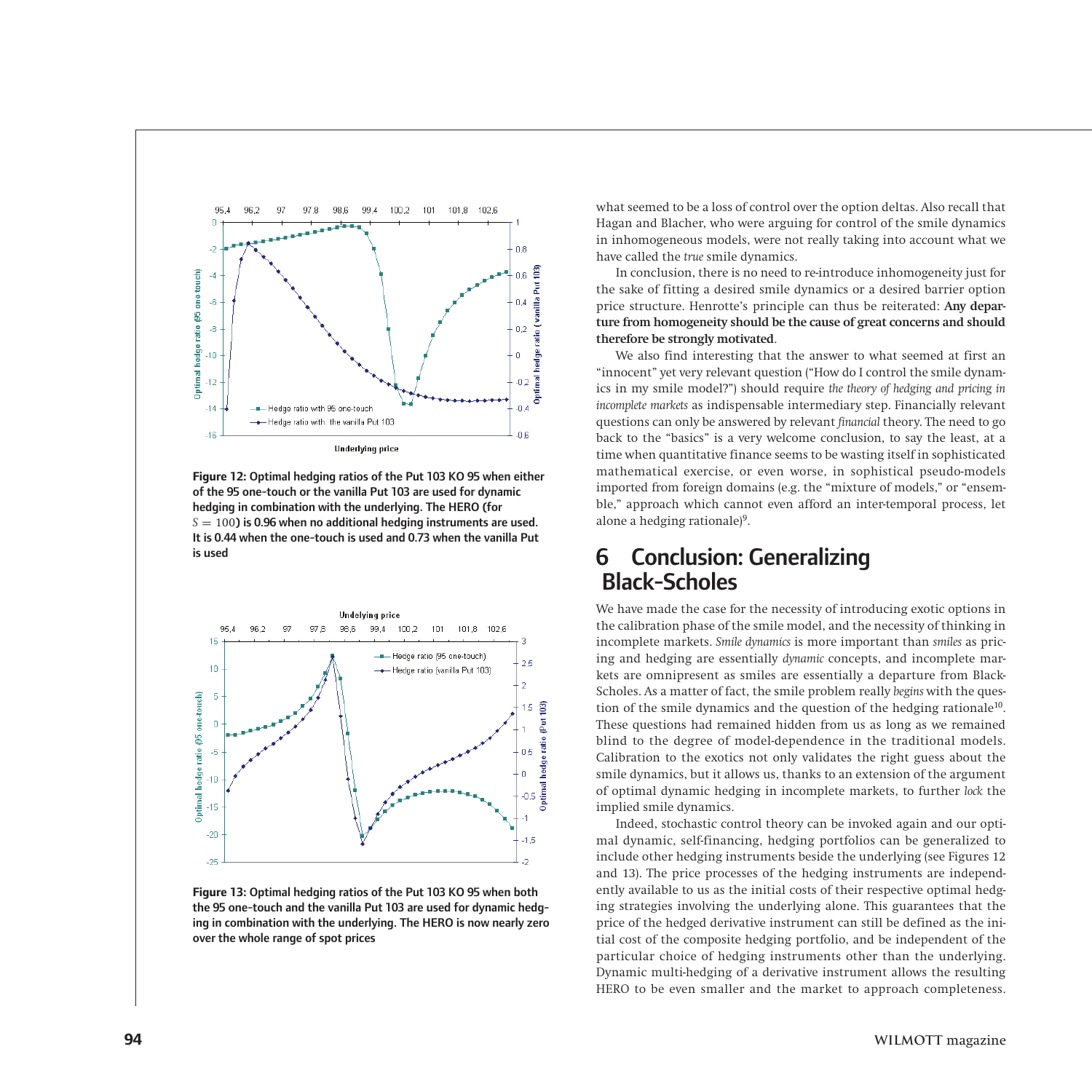Typically a barrier option will be dynamically hedged with a combination of the underlying, a vanilla option, and a one-touch. A convertible bond will be hedged with a combination of the underlying, an equity option and a credit default swap. A complex cliquet will be hedged with the underlying and a combination of simple forward starting options.

Calibration should be calibration with a point. It achieves nothing on its own. Treating the vanillas, the one-touches, the forward starting options, or the credit default swaps, as alternative liquid instruments underlying our jump-diffusion/stochastic volatility process, and using them in the dynamic hedging of the given derivative instrument the same way that the underlying stock is traditionally used in Black-Scholes, is the right way to generalize Black-Scholes to the case of smiles. Making sure that the smile model prices the "underlyings" in agreement with the market, and that it is calibrated to their dynamics, is in the end no different from saying that the Black-Scholes model prices *the* underlying in agreement with the market and is calibrated to its Brownian volatility.

When the hedging instruments are appropriately chosen, we expect the hedge ratios to be robust. Our hope is that they may even not depend on the particular model. In the end, a model is just a piece of machinery, "cogs and wheels" that allow us to dynamically glue together the appropriate derivative instruments. If the relevant dynamics is properly captured (in other words, if the model is calibrated to the maximum relevant information), and if the hedging instruments are properly chosen, then the hedging strategy should more or less impose itself naturally. As a matter of fact, we found that it very often corresponded to the trader's, model-independent, intuition.

Thus we conclude with the *disappearance of the model*. If solving the smile problem means finding *the right tool*, then the directions we have suggested are indeed the right directions to pursue. This goes hand in hand with a constant awareness of the perfectibility and relativity of the tool. What we have proposed in this paper is not so much the "definitive smile model" as it is the definitive way to think *critically* about any model.

But if solving the smile problem means finding the absolutely true process and the absolute pricing algorithm, then we can safely declare: "Nobody can solve the smile problem!"

## **FOOTNOTES & REFERENCES**

1. We will later refer to the local volatility model(s) in the singular or the plural depending on whether we mean the theoretical principle or the particular numerical techniques. 2. As it was once argued in one thread of the Wilmott forums—Skew and forward volatilities(http://www.wilmott.com/messageview.cfm?catid=4&threadid=2551&FTVAR\_MSG DBTABLE=).

#### 3. See (Henrotte (2004))

4. Of course, one-touches and forward starting options will not, in general, determine the smile dynamics completely (as Peter Carr once objected in a private communication). Think how large the number of degrees of freedom would be in the matrix of conditionals, if the problem were left completely non parametric. Not mentioning the multiplication of that number by the number of spatial state variables. When we say the one-touches and the forward starting options help determine the smile dynamics, we mean it only relatively. Indeed, we, too, will have to depend on our particular choice of model for imposing the missing constraining structure. We need however to strike the right balance between the degree of structure imposed by the model and its ability to match the prices of contingent claims with very different payoff structures. Our solution is original both in the sense that it avoids the trap of non parametric inference and that it is more flexible than the traditional parametric models.

5. See Lipton, McGhee (2002)

6. Total volatility includes the Brownian volatility and the volatility due to jumps, it is expressed by  $V_i^2 = v_i^2 + \sum_k \lambda_i^k \left( y_i^k \right)^2 + \sum_j \lambda_{i\to j} \left( y_{i\to j} \right)^2$  where  $i$  denotes the regime for which the total volatility is calculated, *j* denotes the regimes *i* the underlying can migrate to, *k* denotes the jumps occuring within regime *i*. The rest of the notation is self-explanatory.

7. e.g. Dynamic SABR.

8. Typically, Lipton (2002) writes : *"As always, we can evaluate the price of an option as the discounted expectation of its payout under a risk-neutral measure. We set aside many important issues related to the incompleteness of the market in the presence of jumps and stochastic volatility, and use the risk-neutralised dynamics* [*...*] *throughout."* 9. See Piterbarg (2003) for a sweeping criticism of the ensemble approach. 10. See Ayache (2004)

■ L. Andersen and R. Brotherton-Ratcliffe. The equity option volatility smile: an implicit finite-difference approach.*The Journal of Computational Finance*, 1(2), Winter, 1998. ■ L. Andersen and D. Buffum. Calibration and implementation of convertible bond models. October 2002.

■ M. Avellaneda, A. Carelli and F. Stella. A bayesian approach for constructing implied volatility surfaces through neural networks. *The Journal of Computational Finance*, 4(1):83—107, Fall 2000.

■ E. Ayache. A good smile is vital. *FOW*, May 2001.

■ E. Ayache The philosophy of quantitative finance. Forthcoming in Wilmott.

■ G. Bakshi and C. Cao. Risk-neutral jumps, kurtosis, and option pricing. *Working paper*, December 2002.

■ D. Bates. Jumps and stochastic volatility: Exchange rate processes implicit in deutsche mark options. *Review of Financial Studies,* 9(1):69, 1996.

■ G. Blacher. A new approach for designing and calibrating stochastic volatility models for optimal delta-vega hedging of exotic options. *Conference presentation at Global Derivatives, Juan-les-Pins*.

■ F. Black and M. Scholes. The pricing of options and corporate liabilities. *Journal of Political Economy*, (81):637, 1973.

■ J. Bodurtha Jr. and M. Jermakyan. Nonparametric estimation of an implied volatility surface. *The Journal of Computational Finance*, 2(4):29—60, Summer 1999.

■ T. Coleman, Y. Li and A. Verma. Reconstructing the unknown local volatility function. *The Journal of Computational Finance*, 2(3):77—102, Spring 1999.

- E. Derman. Regimes of Volatility. *RISK*, April 1999.
- E. Derman. I. Kani. The volatility smile and its implied tree. *Quantitative Strategies Research, Goldman Sachs*, 1994.
- B. Dupire. Pricing with a Smile. *Risk*, 7(1):18, 1994.
- D. Gatarek. Libor market models with stochastic volatility. March 2003.
- J. Gatheral. Stochastic volatility and local volatility. *Lecture Notes*, Fall Term 2003.
- P. Hagan, D. Kumar, A. Lesniewski and D. Woodward. Managing smile risk. *Wilmott*, page 84, 2002.